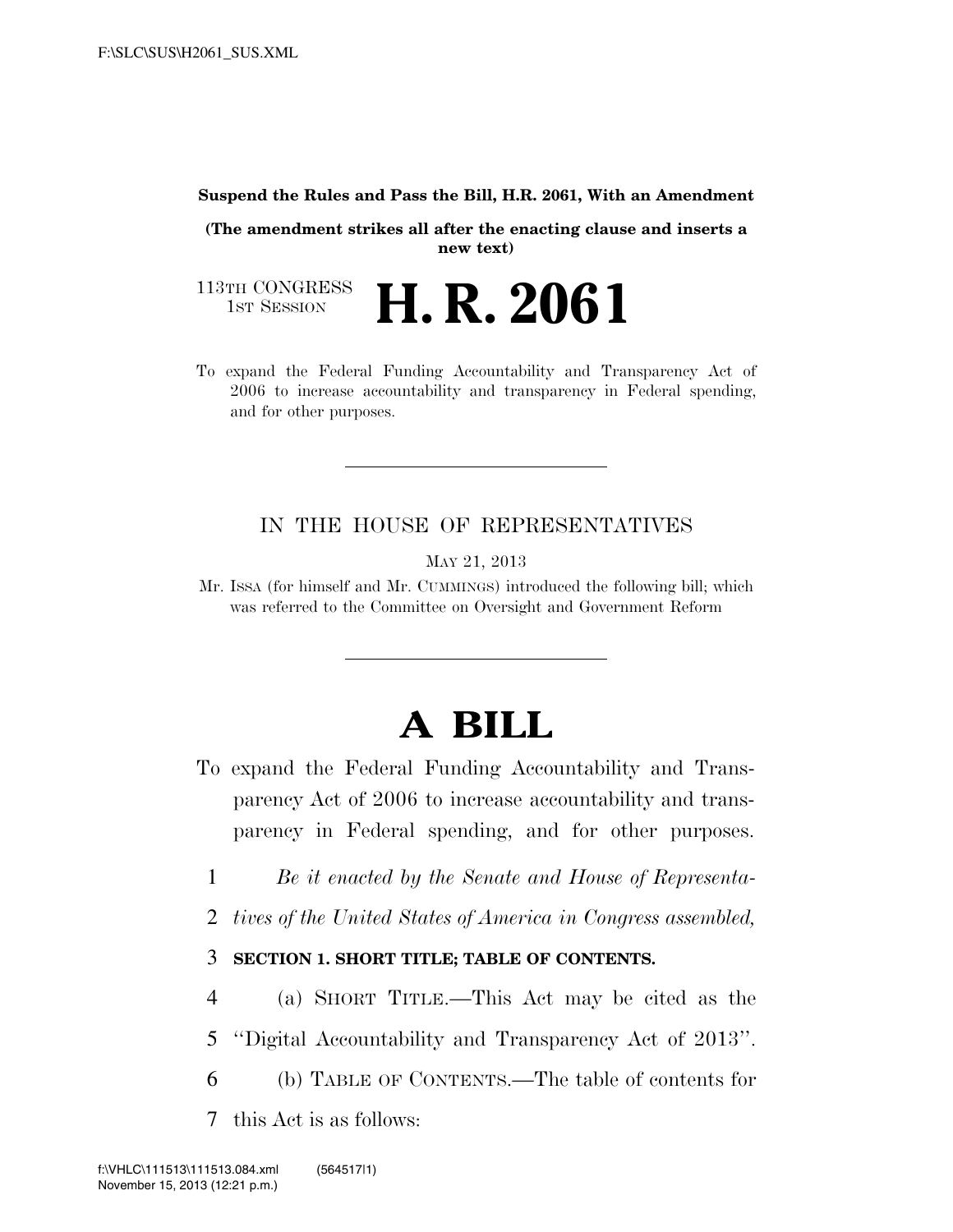- Sec. 1. Short title; table of contents.
- Sec. 2. Purposes.
- Sec. 3. Amendments to the Federal Funding Accountability and Transparency Act of 2006.
- Sec. 4. Pilot program to evaluate consolidated recipient reporting.
- Sec. 5. Classified and protected information.
- Sec. 6. American Recovery and Reinvestment Act of 2009 amendments.
- Sec. 7. Disaster Relief Appropriations Act of 2013 amendments.
- Sec. 8. Executive agency accounting and other financial management reports and plans.
- Sec. 9. Limits and transparency for conference and travel spending.

#### 1 **SEC. 2. PURPOSES.**

- 2 The purposes of this Act are to—
- 3 (1) expand the Federal Funding Accountability 4 and Transparency Act of 2006 by disclosing direct 5 Federal agency expenditures and linking Federal 6 contract, loan, and grant spending information to 7 programs of Federal agencies in order to enable tax-8 payers and policy makers to track Federal spending 9 more effectively;
- 10 (2) provide consistent, reliable, and searchable 11 Government-wide spending data that is displayed ac-12 curately for taxpayers and policy makers on 13 USASpending.gov;
- 14 (3) analyze Federal spending data to 15 proactively prevent waste, fraud, abuse, and im-16 proper payments;
- 17 (4) simplify reporting for entities receiving Fed-18 eral funds by streamlining reporting requirements 19 and reducing compliance costs while improving 20 transparency; and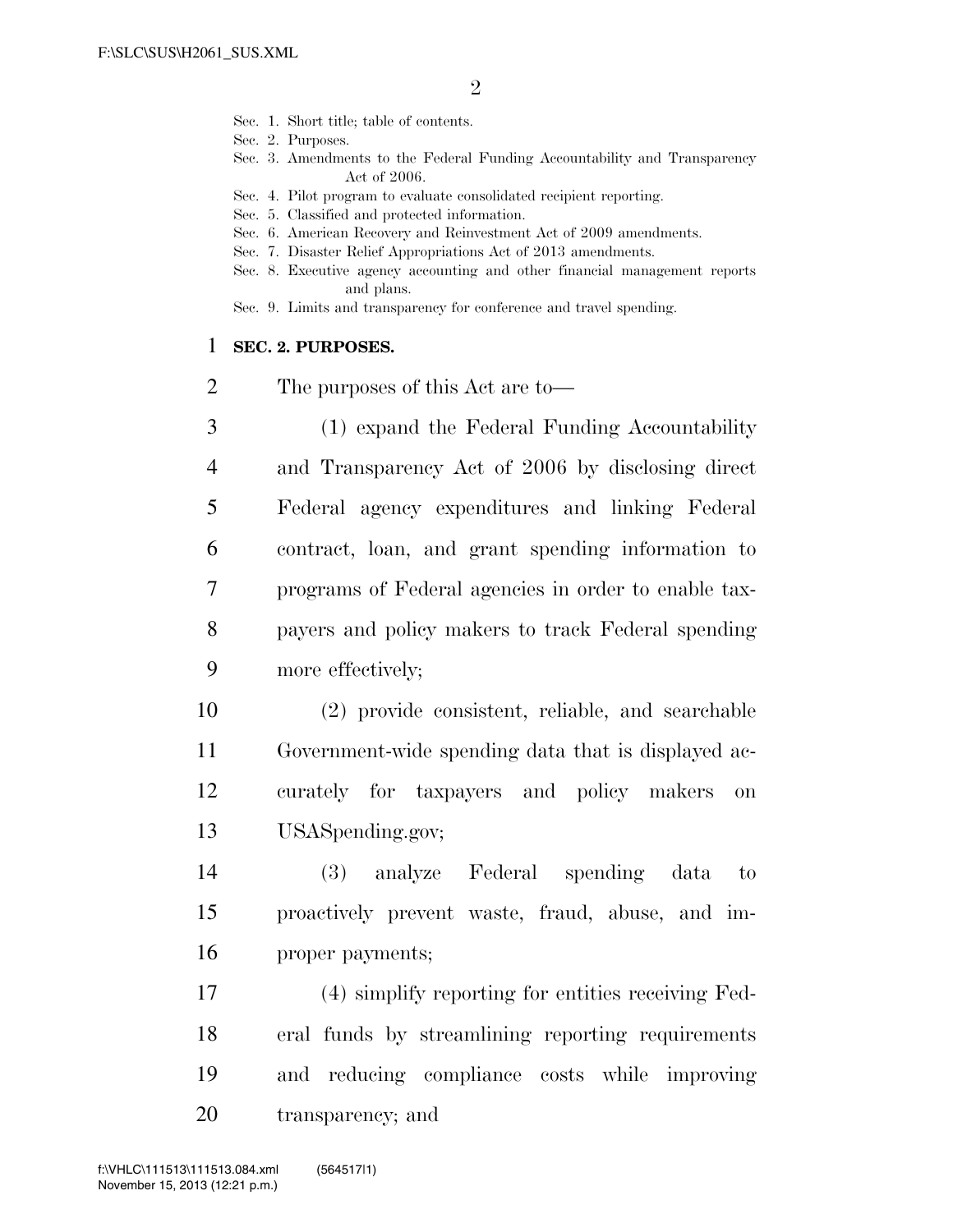(5) improve the quality of data submitted to USASpending.gov by holding Federal agencies ac- countable for the completeness and accuracy of the data submitted. **SEC. 3. AMENDMENTS TO THE FEDERAL FUNDING AC- COUNTABILITY AND TRANSPARENCY ACT OF 2006.**  Section 2 of the Federal Funding Accountability and Transparency Act of 2006 (31 U.S.C. 6101 note) is amended— (1) in the section heading, by striking ''**FULL DISCLOSURE OF ENTITIES RECEIVING FED- ERAL FUNDING**'' and inserting ''**DISCLOSURE OF FEDERAL FUNDING**''; 15 (2) in subsection (a)— (A) by redesignating paragraphs (2) and (3) as paragraphs (3) and (7), respectively; (B) by inserting after paragraph (1) the following new paragraph (2): 20 ''(2) FEDERAL AGENCY.—The term 'Federal agency' has the meaning given the term 'Executive agency' under section 105 of title 5, United States Code.'';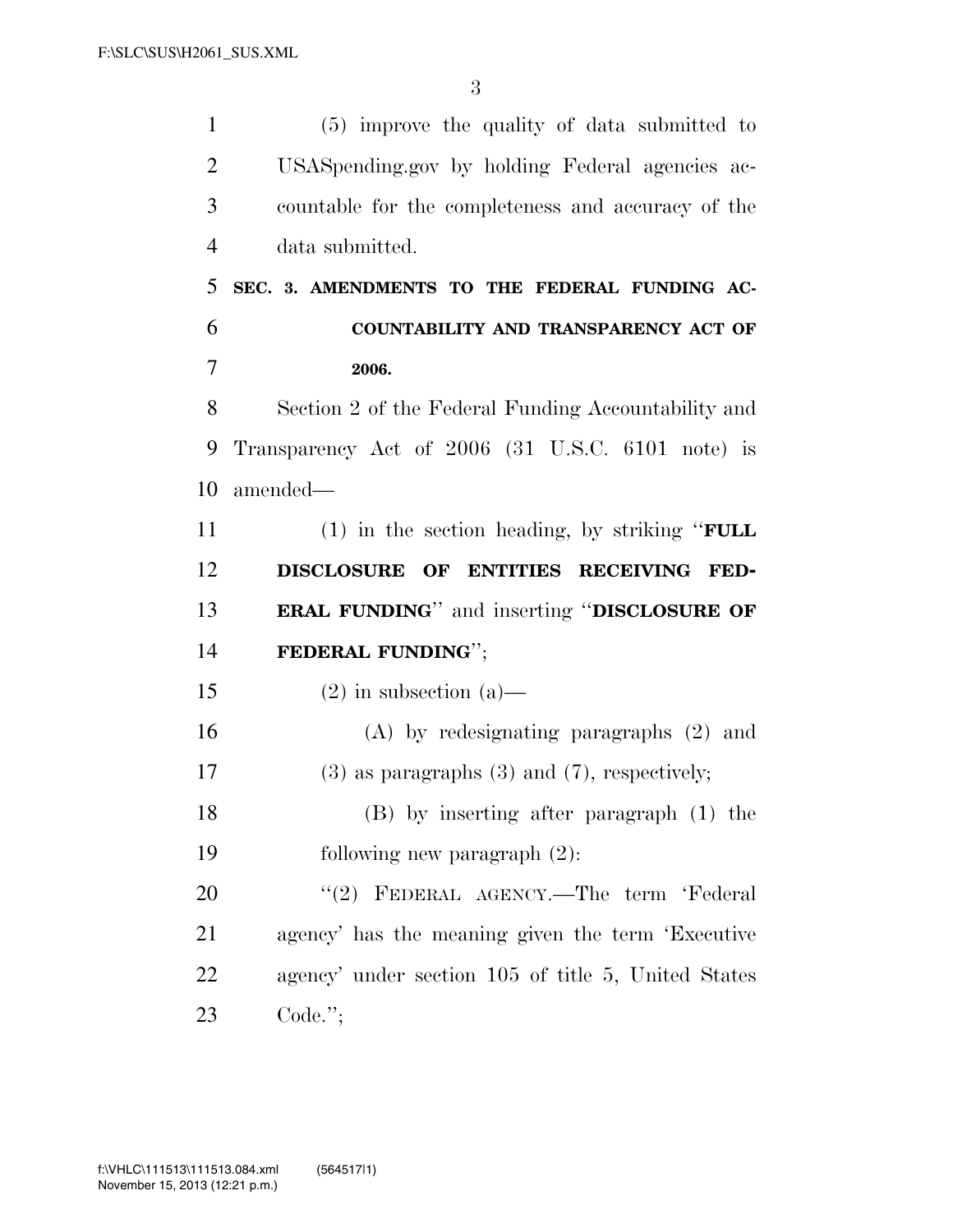| $\mathbf{1}$   | $(C)$ by inserting after paragraph $(3)$ , as re-      |
|----------------|--------------------------------------------------------|
| $\overline{2}$ | designated by subparagraph $(A)$ , the following       |
| 3              | new paragraphs:                                        |
| $\overline{4}$ | "(4) FEDERAL FUNDS.—The term 'Federal                  |
| 5              | funds' means any funds that are made available to      |
| 6              | or expended by a Federal agency.                       |
| 7              | "(5) OBJECT CLASS.—The term 'object class'             |
| 8              | means the category assigned for purposes of the an-    |
| 9              | nual budget of the President submitted under sec-      |
| 10             | tion $1105(a)$ of title 31, United States Code, to the |
| 11             | type of property or services purchased by the Fed-     |
| 12             | eral Government.                                       |
| 13             | "(6) PROGRAM ACTIVITY.—The term 'program               |
| 14             | activity' has the meaning given that term under sec-   |
| 15             | tion 1115(h) of title 31, United States Code."; and    |
| 16             | (D) in paragraph $(7)$ , as redesignated by            |
| 17             | subparagraph $(A)$ —                                   |
| 18             | (i) in subparagraph $(B)$ , by striking                |
| 19             | "paragraph $(2)(A)(i)$ " and inserting "para-          |
| 20             | graph $(3)(A)(i)$ "; and                               |
| 21             | (ii) in subparagraph $(C)$ , by striking               |
| 22             | "paragraph $(2)(A)(ii)$ " and inserting                |
| 23             | "paragraph $(3)(A)(ii)$ ";                             |
| 24             | $(3)$ in subsection $(b)$ —                            |
| 25             | $(A)$ in paragraph $(1)$ —                             |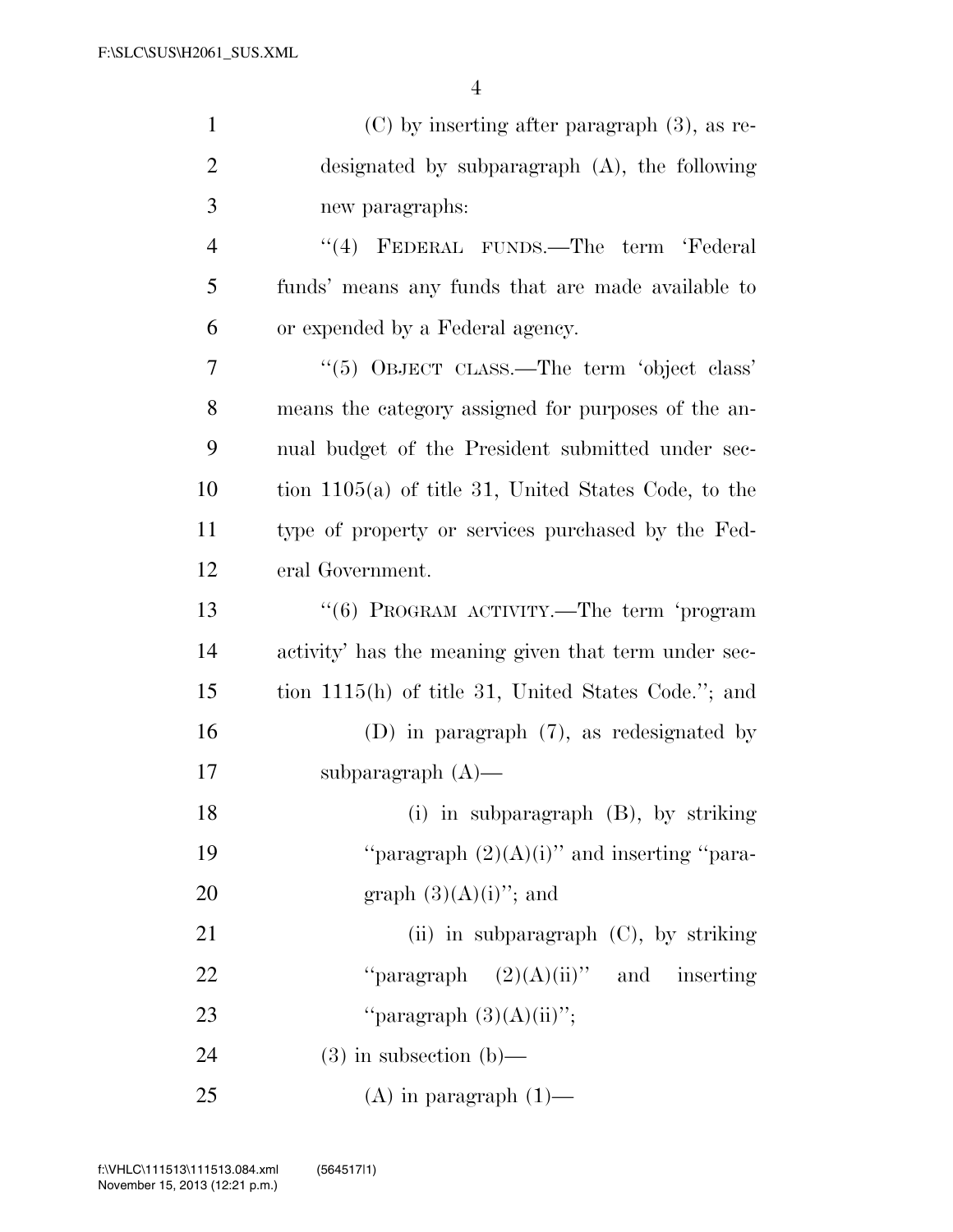| $\mathbf{1}$   | (i) by striking "the Office of Manage-        |
|----------------|-----------------------------------------------|
| $\overline{2}$ | ment and Budget" and inserting "the Sec-      |
| 3              | retary of the Treasury" each place it ap-     |
| $\overline{4}$ | pears;                                        |
| 5              | (ii) in subparagraph $(F)$ —                  |
| 6              | $(I)$ in clause (i), by redesignating         |
| $\tau$         | subclauses $(I)$ and $(II)$ as items $(aa)$   |
| 8              | and (bb), respectively;                       |
| 9              | (II) by redesignating clauses (i)             |
| 10             | and (ii) as subclauses $(I)$ and $(II)$ ;     |
| 11             | and                                           |
| 12             | (III) by striking the period at the           |
| 13             | end of subclause (II) as so redesig-          |
| 14             | nated and inserting "; and";                  |
| 15             | (iii) by redesignating subparagraphs          |
| 16             | $(A)$ through $(G)$ as clauses $(i)$ through  |
| 17             | (vii), respectively, and adjusting the mar-   |
| 18             | gin accordingly;                              |
| 19             | (iv) by striking "for each Federal            |
| 20             | award—" and inserting the following: "for     |
| 21             | all Federal funds—                            |
| 22             | "(A) for each Federal agency, component       |
| 23             | of a Federal agency, appropriations account,  |
| 24             | program activity, and object class (including |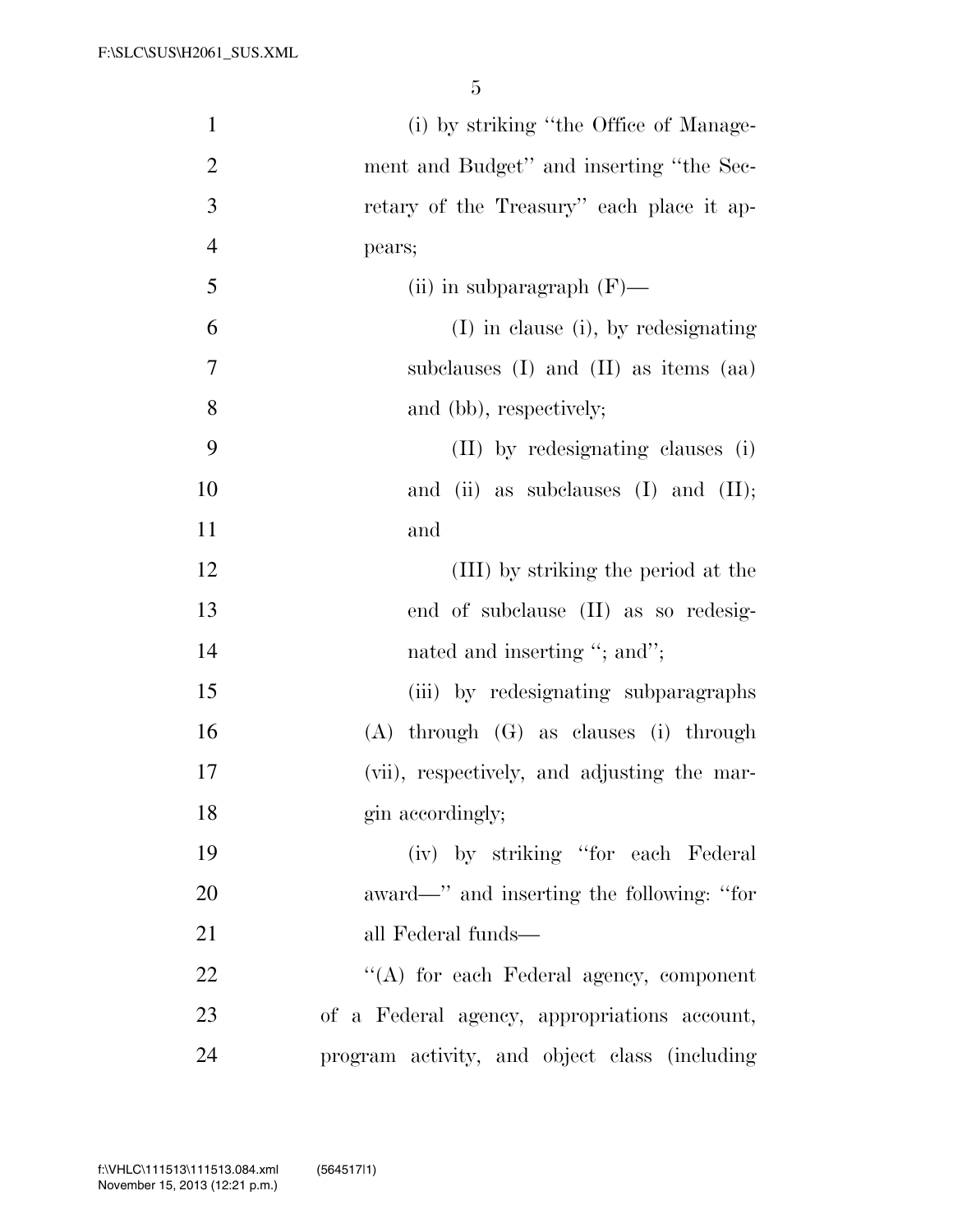| $\mathbf{1}$   | any subcomponent of an object class), and other |
|----------------|-------------------------------------------------|
| $\overline{2}$ | accounts or data as appropriate—                |
| 3              | "(i) the amount of budget authority"            |
| $\overline{4}$ | available;                                      |
| 5              | "(ii) the amount obligated;                     |
| 6              | "(iii) the amount of outlays;                   |
| $\tau$         | "(iv) the amount of any Federal funds           |
| 8              | reprogrammed or transferred; and                |
| 9              | "(v) the amount of expired and unex-            |
| 10             | pired unobligated balances; and                 |
| 11             | "(B) for each Federal award—"; and              |
| 12             | $(v)$ in subparagraph $(B)(iii)$ , as so        |
| 13             | designated by this subparagraph, by insert-     |
| 14             | ing ", which shall be assigned a unique         |
| 15             | identifier," after "information on<br>the       |
| 16             | award";                                         |
| 17             | $(B)$ in paragraph $(3)$ —                      |
| 18             | (i) by striking "The Director of the            |
| 19             | Office of Management and Budget" and            |
| 20             | inserting "The Secretary of the Treasury";      |
| 21             | and                                             |
| 22             | (ii) by striking "the Director" and in-         |
| 23             | serting "the Secretary";                        |
| 24             | $(C)$ in paragraph $(4)$ —                      |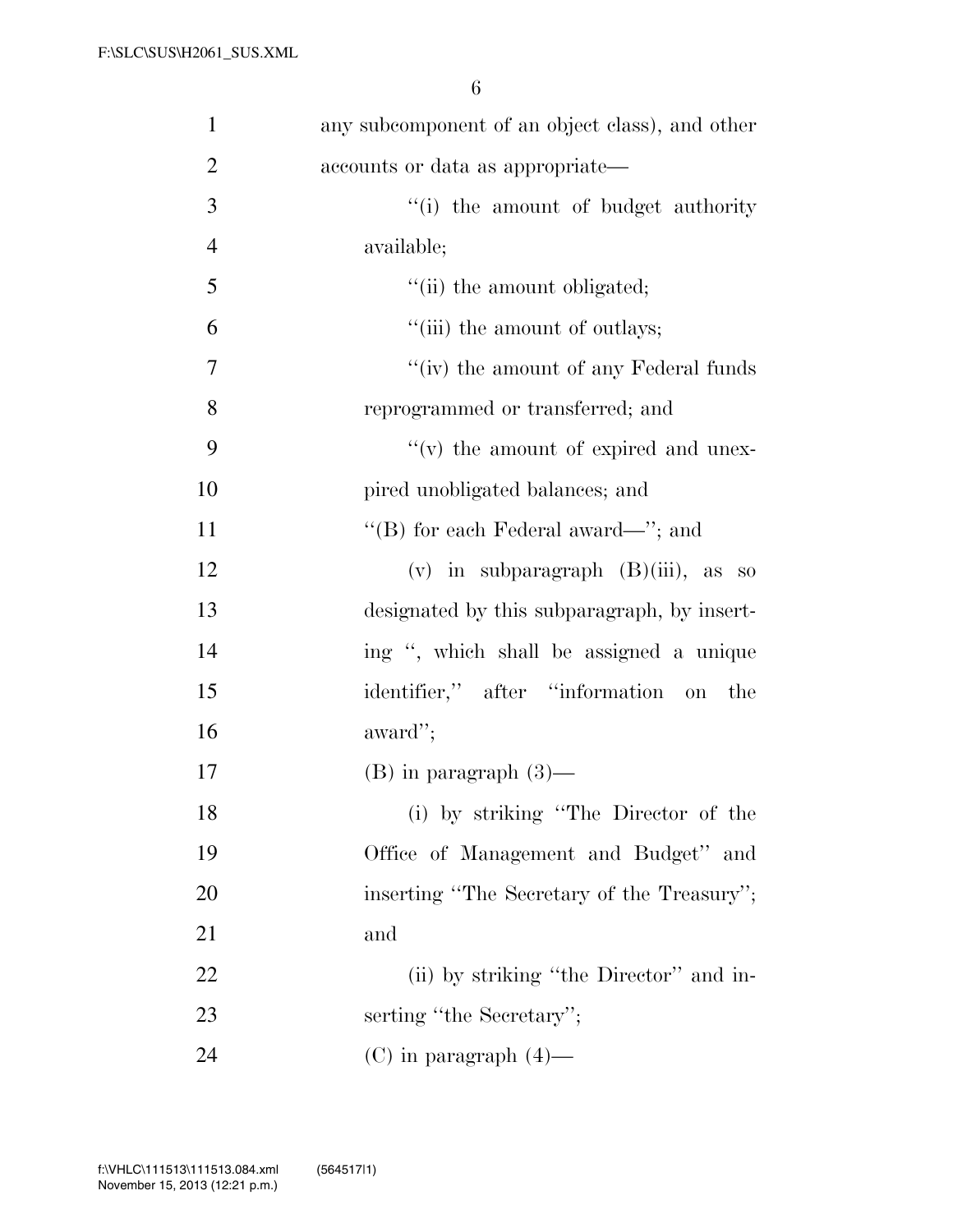| $\mathbf{1}$   | (i) by striking "the Director of the                 |
|----------------|------------------------------------------------------|
| $\overline{2}$ | Office of Management and Budget" and                 |
| 3              | inserting "the Secretary of the Treasury";           |
| $\overline{4}$ | and                                                  |
| 5              | (ii) by striking "the Director" and in-              |
| 6              | serting "the Secretary", each place it ap-           |
| 7              | pears; and                                           |
| 8              | (D) by adding at the end the following:              |
| 9              | "(5) APPLICATION OF DATA STANDARDS.—The              |
| 10             | Secretary of the Treasury shall apply the data       |
| 11             | standards established under subsection (e) to all    |
| 12             | data collection, data dissemination, and data publi- |
| 13             | cation required under this section.                  |
| 14             | "(6) DATA FEED TO RECOVERY ACCOUNT-                  |
| 15             | ABILITY AND TRANSPARENCY BOARD.—The Sec-             |
| 16             | retary of the Treasury shall provide the data de-    |
| 17             | scribed in paragraph (1) to the Recovery Account-    |
| 18             | ability and Transparency Board so that it can be in- |
| 19             | cluded in the Recovery Operations Center described   |
| 20             | in subsection $(h)$ .";                              |
| 21             | $(4)$ in subsection $(e)$ —                          |
| 22             | $(A)$ in paragraph $(1)$ —                           |
| 23             | (i) in the matter preceding subpara-                 |
| 24             | graph $(A)$ , by striking "and Grants.gov"           |
| 25             | and inserting "Grants.gov, the Payment               |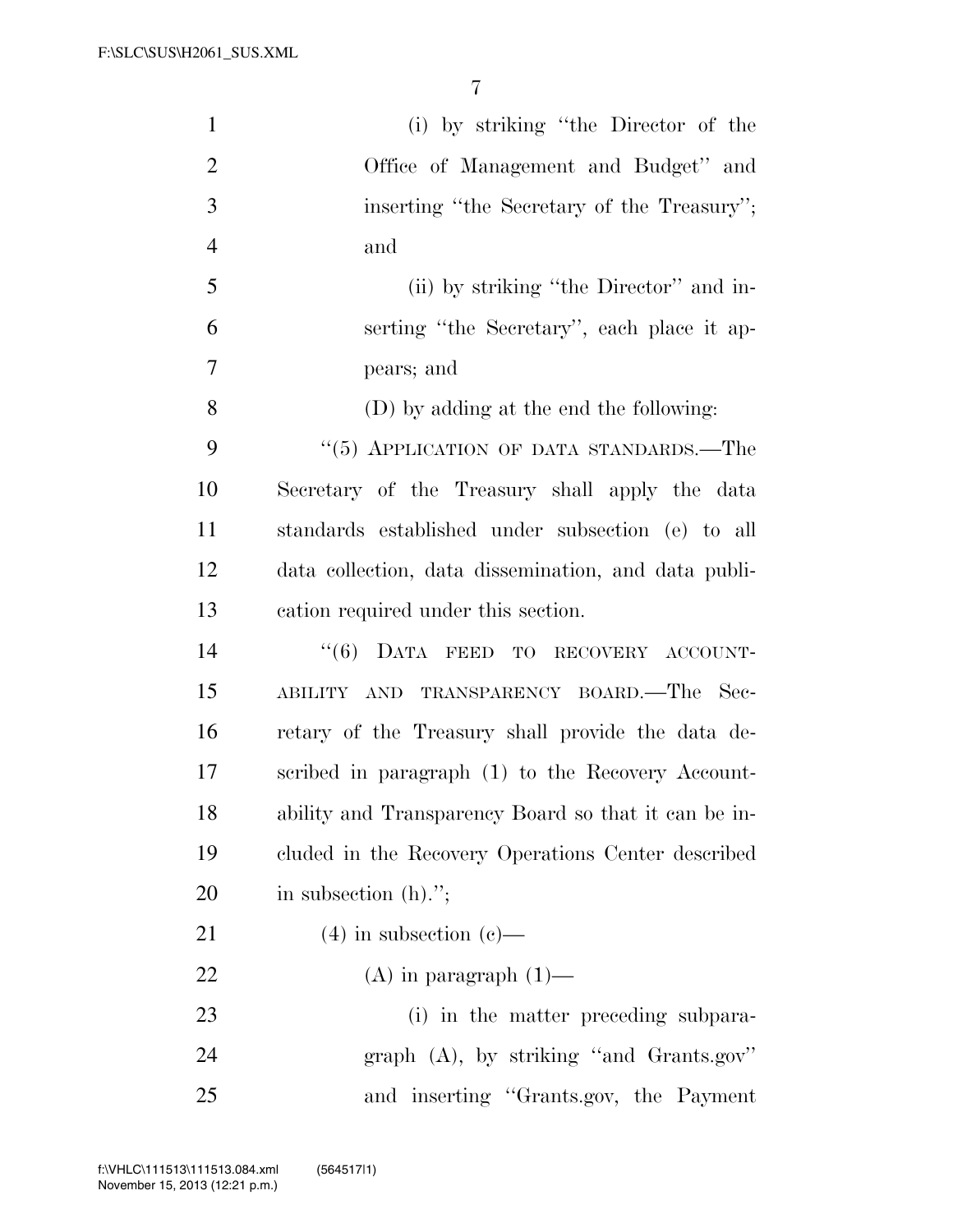| $\mathbf{1}$   | Automation Manager and Financial Infor-            |
|----------------|----------------------------------------------------|
| $\overline{2}$ | mation Repository and other data or data-          |
| 3              | bases from the Department of the Treas-            |
| $\overline{4}$ | ury, the MAX Information System of the             |
| 5              | Office of Management and Budget, and               |
| 6              | other data from Federal agencies collected         |
| $\tau$         | and identified by the Office of Manage-            |
| 8              | ment and Budget";                                  |
| 9              | (ii) in subparagraph $(B)$ , by adding             |
| 10             | "and" at the end; and                              |
| 11             | (iii) by adding at the end the fol-                |
| 12             | lowing:                                            |
| 13             | "(C) specify such search shall be confined         |
| 14             | to Federal funds;";                                |
| 15             | $(B)$ in paragraph $(2)$ , by inserting "the       |
| 16             | Payment Automation Manager and Financial           |
| 17             | Information Repository and other data or data-     |
| 18             | bases from the Department of the Treasury, the     |
| 19             | MAX Information System of the Office of Man-       |
| 20             | agement and Budget, other data from Federal        |
| 21             | agencies collected and identified by the Office of |
| 22             | Management and Budget," after "Grants.gov          |
| 23             | website,";                                         |
| 24             | $(C)$ in paragraph $(4)$ —                         |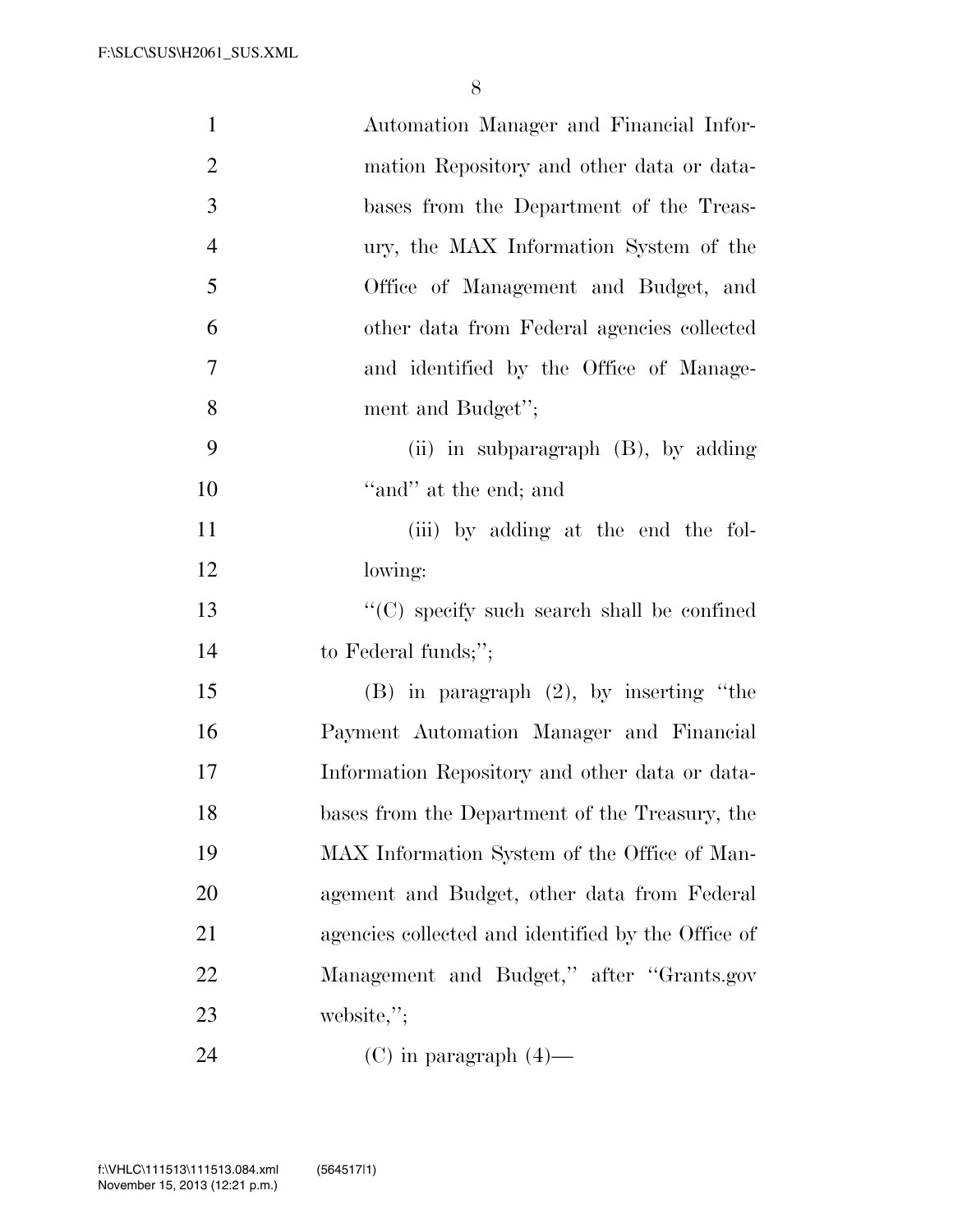| $\mathbf{1}$   | (i) by striking "shall be updated not                |
|----------------|------------------------------------------------------|
| $\overline{2}$ | later" and inserting the following: "shall           |
| 3              | be updated—                                          |
| $\overline{4}$ | $\lq\lq$ not later''; and                            |
| 5              | (ii) by adding at the end the fol-                   |
| 6              | lowing:                                              |
| $\overline{7}$ | "(B) not less than once each quarter with            |
| 8              | information relating to Federal funds;";             |
| 9              | (D) in paragraph $(5)$ —                             |
| 10             | (i) by inserting "Federal funds and"                 |
| 11             | before "Federal awards" the first place it           |
| 12             | appears;                                             |
| 13             | by striking "subsection"<br>(ii)                     |
| 14             | $(a)(2)(A)(i)$ and those described in sub-           |
| 15             | section $(a)(2)(A)(ii)$ " and inserting "sub-        |
| 16             | section $(a)(3)(A)(i)$ and those described in        |
| 17             | subsection $(a)(3)(A)(ii)$ "; and                    |
| 18             | (iii) by striking the period at the end              |
| 19             | and inserting a semicolon; and                       |
| 20             | (E) by adding at the end the following:              |
| 21             | $``(6)$ shall have the ability to aggregate data for |
| 22             | the categories described in paragraphs (1) through   |
| 23             | (5) without double-counting data; and                |
| 24             | "(7) shall permit all information published          |
| 25             | under this section to be downloaded in bulk.";       |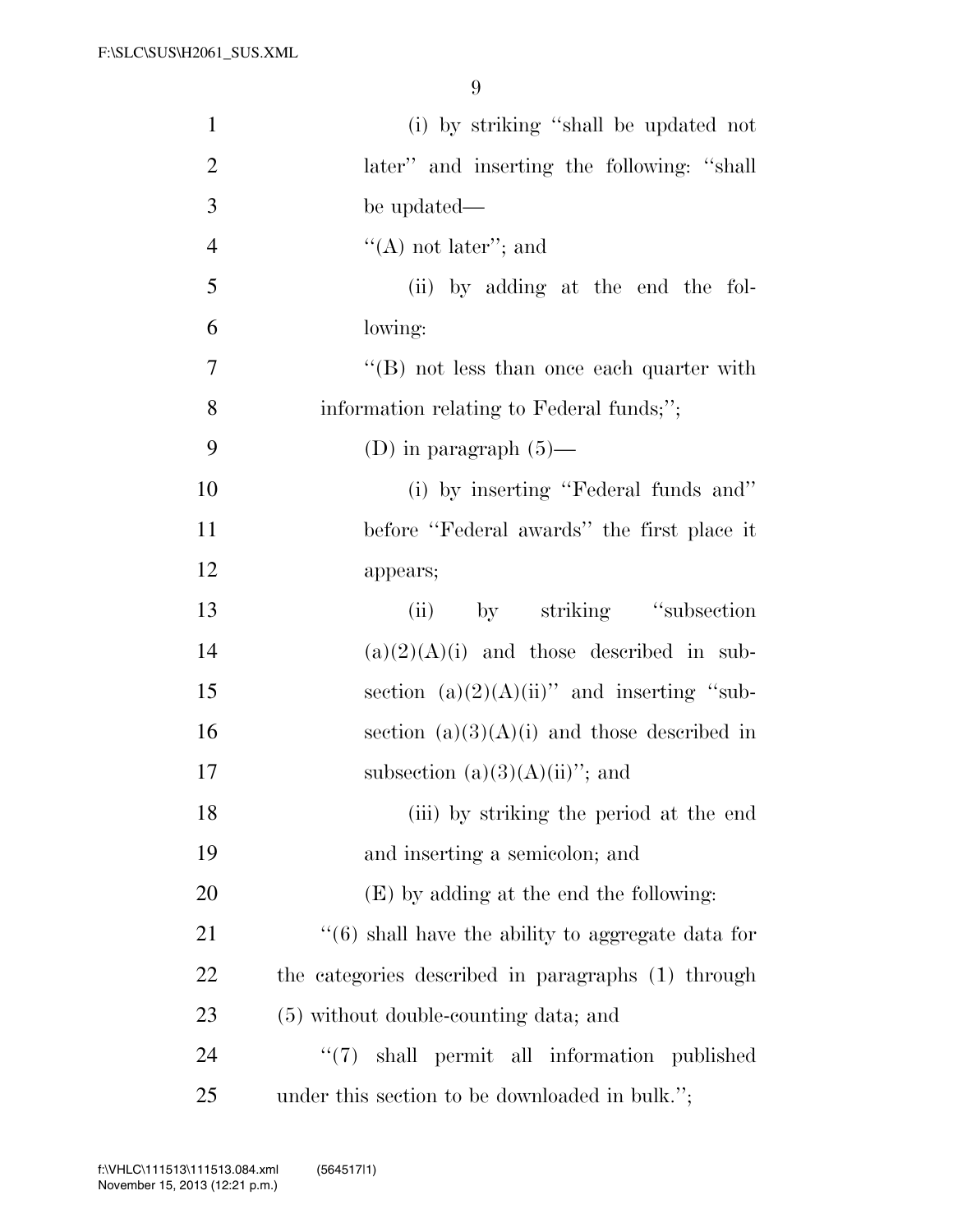| $\mathbf{1}$   | $(5)$ by redesignating subsections (e), (f), and          |
|----------------|-----------------------------------------------------------|
| $\overline{2}$ | $(g)$ as subsections (i), (j), and (k), respectively; and |
| 3              | $(6)$ by inserting after subsection $(d)$ the fol-        |
| $\overline{4}$ | lowing new subsections:                                   |
| 5              | "(e) DEPARTMENT OF THE TREASURY REQUIRE-                  |
| 6              | MENTS FOR DATA STANDARDS.—                                |
| $\tau$         | "(1) IN GENERAL.—The Secretary of the                     |
| 8              | Treasury, in consultation with the Director of the        |
| 9              | Office of Management and Budget, the Adminis-             |
| 10             | trator of General Services, and the heads of Federal      |
| 11             | agencies, shall establish Government-wide financial       |
| 12             | data standards for Federal funds, which shall—            |
| 13             | "(A) include common data elements, such                   |
| 14             | as codes, unique award identifiers, and fields,           |
| 15             | for financial and payment information required            |
| 16             | to be reported by Federal agencies and entities           |
| 17             | receiving Federal funds, including identifiers for        |
| 18             | Federal awards and entities receiving Federal             |
| 19             | awards;                                                   |
| 20             | $\lq\lq (B)$ to the extent reasonable and prac-           |
| 21             | ticable, ensure interoperability and incor-               |
| 22             | porate-                                                   |
| 23             | "(i) common data elements developed                       |
| 24             | and maintained by an international vol-                   |
| 25             | untary consensus standards body, as de-                   |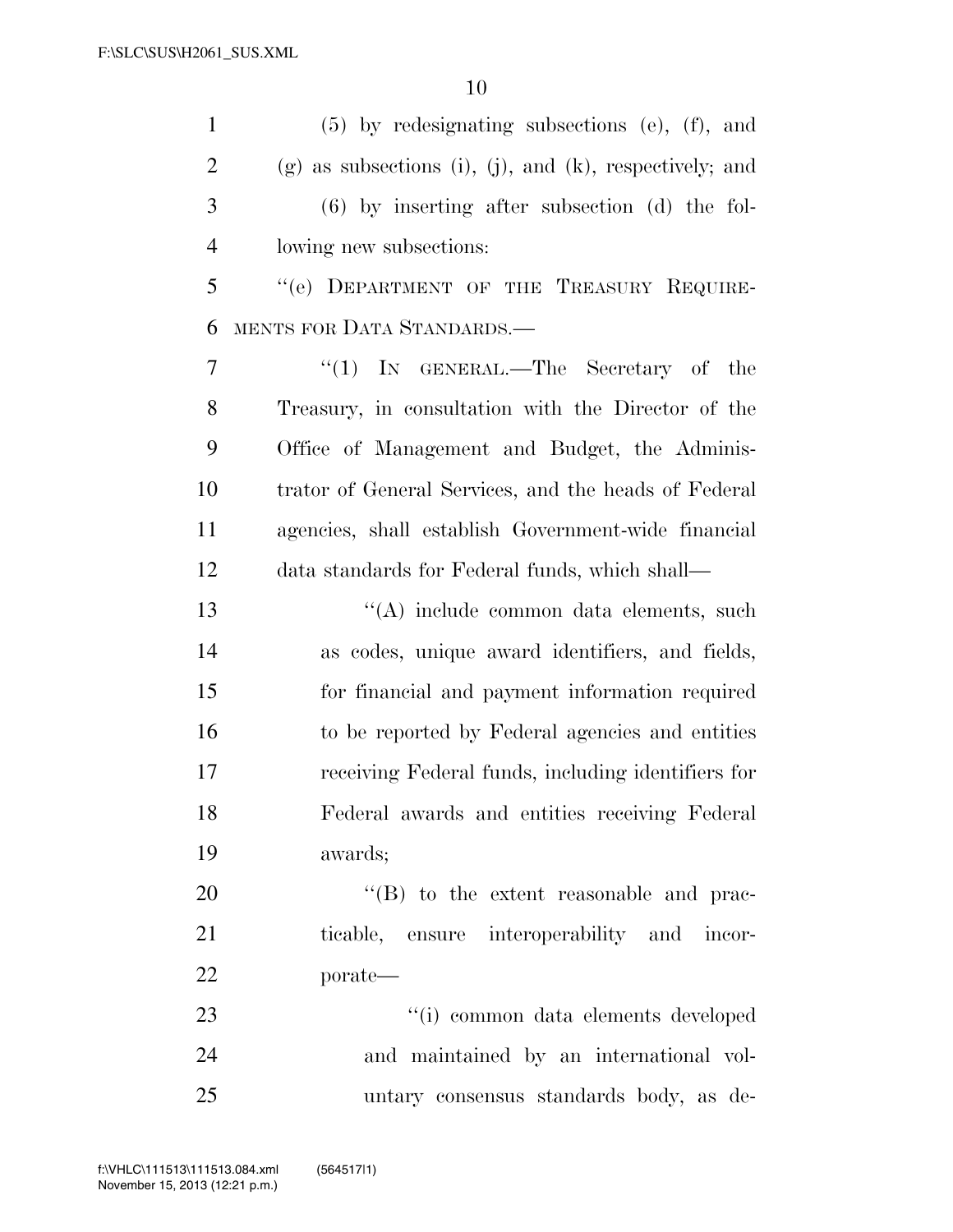| $\mathbf{1}$   | fined by the Office of Management and        |
|----------------|----------------------------------------------|
| $\overline{2}$ | Budget, such as the International Organi-    |
| 3              | zation for Standardization;                  |
| $\overline{4}$ | "(ii) common data elements developed         |
| 5              | and maintained by Federal agencies with      |
| 6              | authority over contracting and financial as- |
| 7              | sistance, such as the Federal Acquisition    |
| 8              | Regulatory Council; and                      |
| 9              | "(iii) common data elements devel-           |
| 10             | oped and maintained by accounting stand-     |
| 11             | ards organizations; and                      |
| 12             | "(C) include data reporting standards        |
| 13             | that-                                        |
| 14             | "(i) incorporate a widely accepted,          |
| 15             | nonproprietary, searchable, platform-inde-   |
| 16             | pendent computer-readable format;            |
| 17             | "(ii) are consistent with and imple-         |
| 18             | ment applicable accounting principles;       |
| 19             | "(iii) are capable of being continually      |
| 20             | upgraded as necessary;                       |
| 21             | "(iv) are structured to specifically         |
| 22             | support the reporting of financial and per-  |
| 23             | formance-related data, such as that any      |
| 24             | data produced, regardless of reporting       |
| 25             | need or software used for creation or con-   |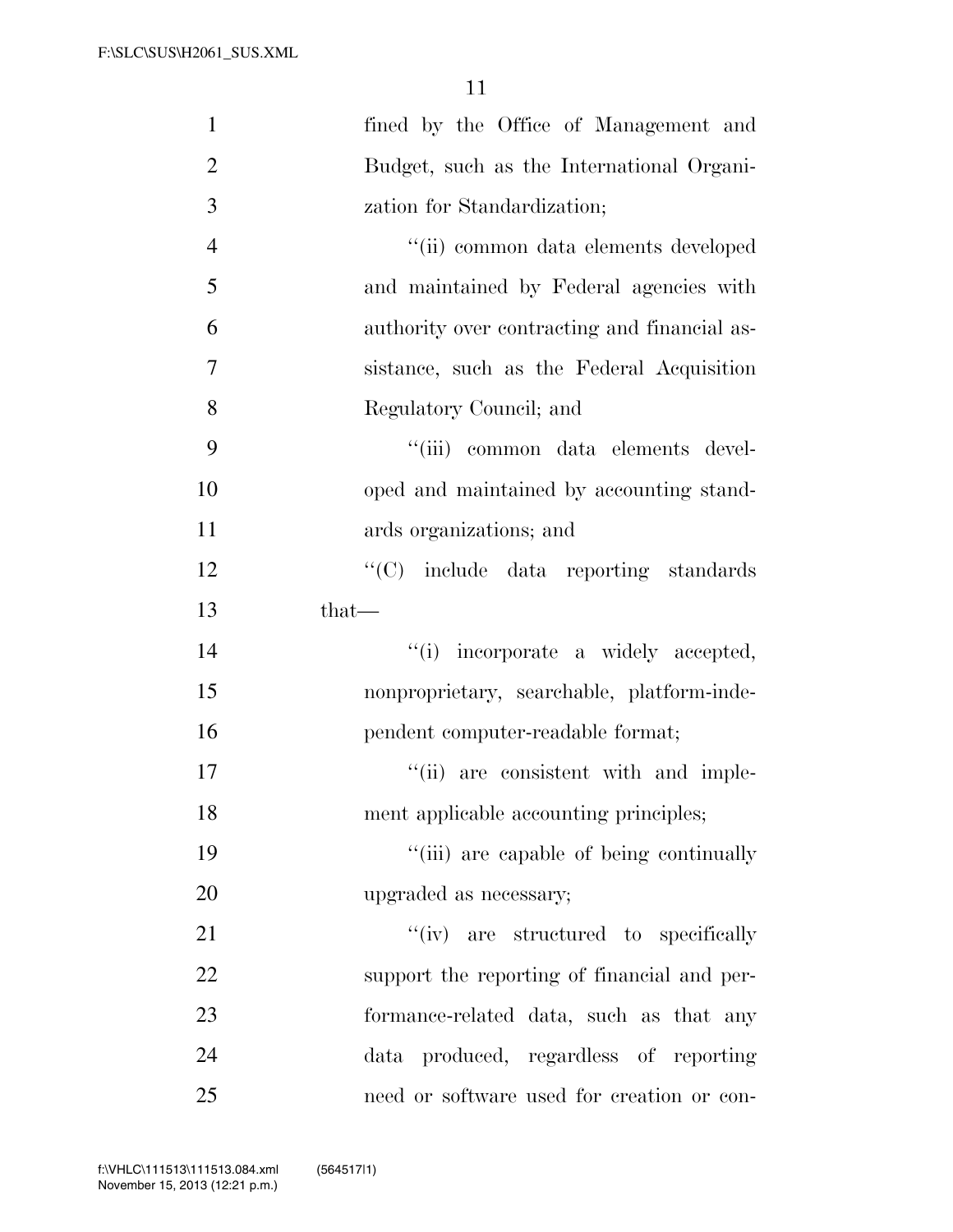| $\mathbf{1}$   | sumption, is consistent and comparable            |
|----------------|---------------------------------------------------|
| $\overline{2}$ | across reporting situations;                      |
| 3              | $f'(v)$ establish, for each data point, a         |
| $\overline{4}$ | standard method of conveying the report-          |
| 5              | ing period, reporting entity, unit of meas-       |
| 6              | ure, and other associated attributes; and         |
| $\overline{7}$ | "(vi) incorporate nonproprietary                  |
| 8              | standards in effect on the date of enact-         |
| 9              | ment of the Digital Accountability and            |
| 10             | Transparency Act of 2013.                         |
| 11             | $"(2)$ DEADLINES.—                                |
| 12             | "(A) GUIDANCE.—The Secretary of the               |
| 13             | Treasury, in consultation with the Director of    |
| 14             | the Office of Management and Budget, shall        |
| 15             | issue guidance on the data standards estab-       |
| 16             | lished under paragraph (1) to Federal agencies    |
| 17             | not later than 1 year after the date of enact-    |
| 18             | ment of the Digital Accountability and Trans-     |
| 19             | parency Act of 2013.                              |
| 20             | "(B) WEBSITE.—Not later than 1 year               |
| 21             | after the date on which the guidance under        |
| 22             | clause (i) is issued, the Secretary of the Treas- |
| 23             | ury shall ensure that the website required under  |
| 24             | this section makes data publicly available in ac- |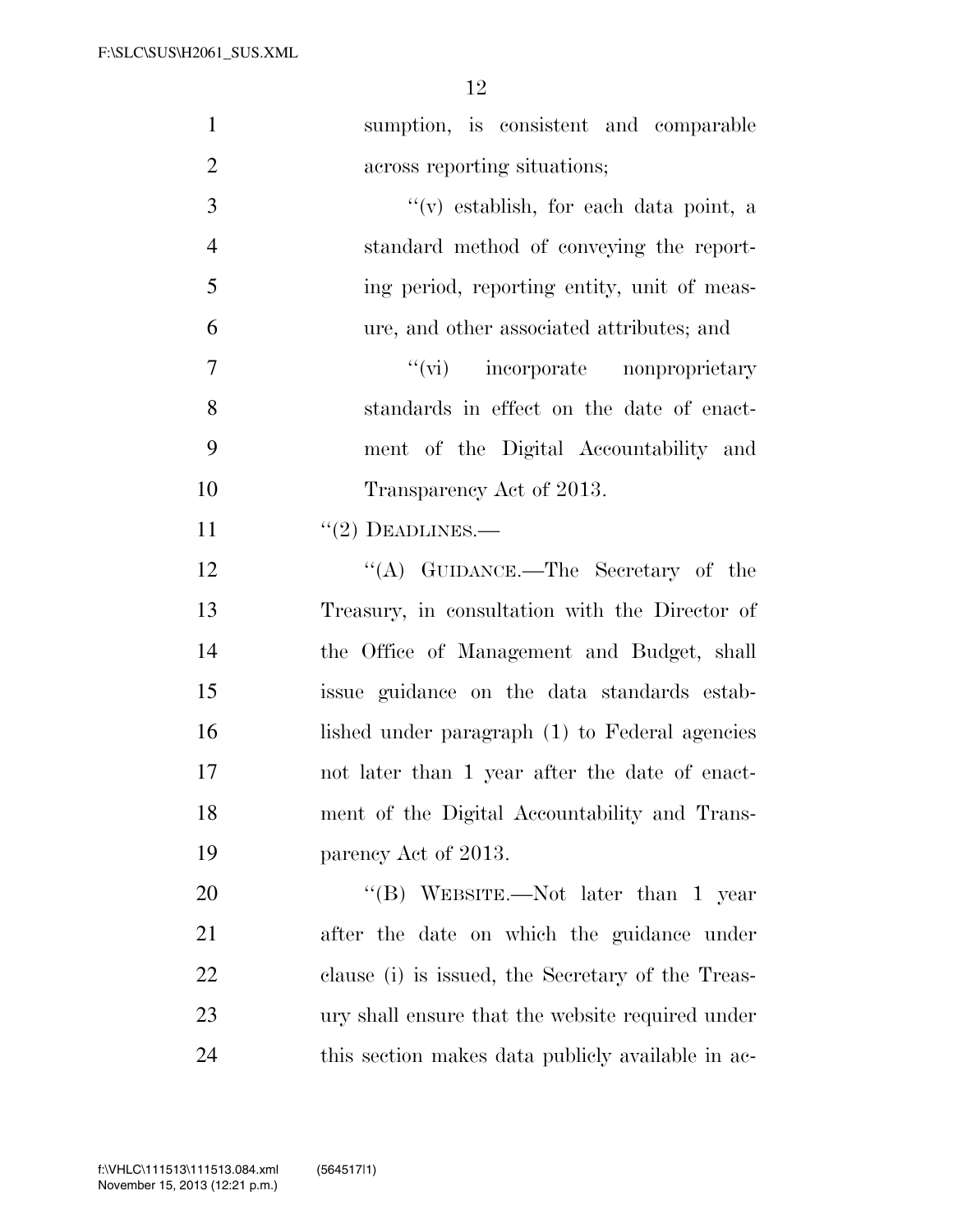cordance with the data standards established 2 under paragraph (1).

 $\cdot$  (C) AGENCIES.—Not later than 180 days after the date on which the guidance under sub- paragraph (A) is issued, each Federal agency shall collect, report, and maintain data in ac- cordance with the data standards established under paragraph (1).

9 "(3) CONSULTATION.—The Secretary of the Treasury shall consult with public and private stake- holders in establishing data standards under this subsection.

 ''(f) CONSOLIDATED RECIPIENT FINANCIAL RE- PORTS.—The Director of the Office of Management and Budget shall—

16 "(1) review the financial reporting required by Federal agencies for Federal award recipients to consolidate financial reporting and reduce duplica- tive financial reporting and compliance costs for re-cipients;

 $\frac{1}{21}$  ''(2) request input from Federal award recipi- ents to reduce duplicative financial reporting, espe- cially from State and local governments and institu-tions of higher education;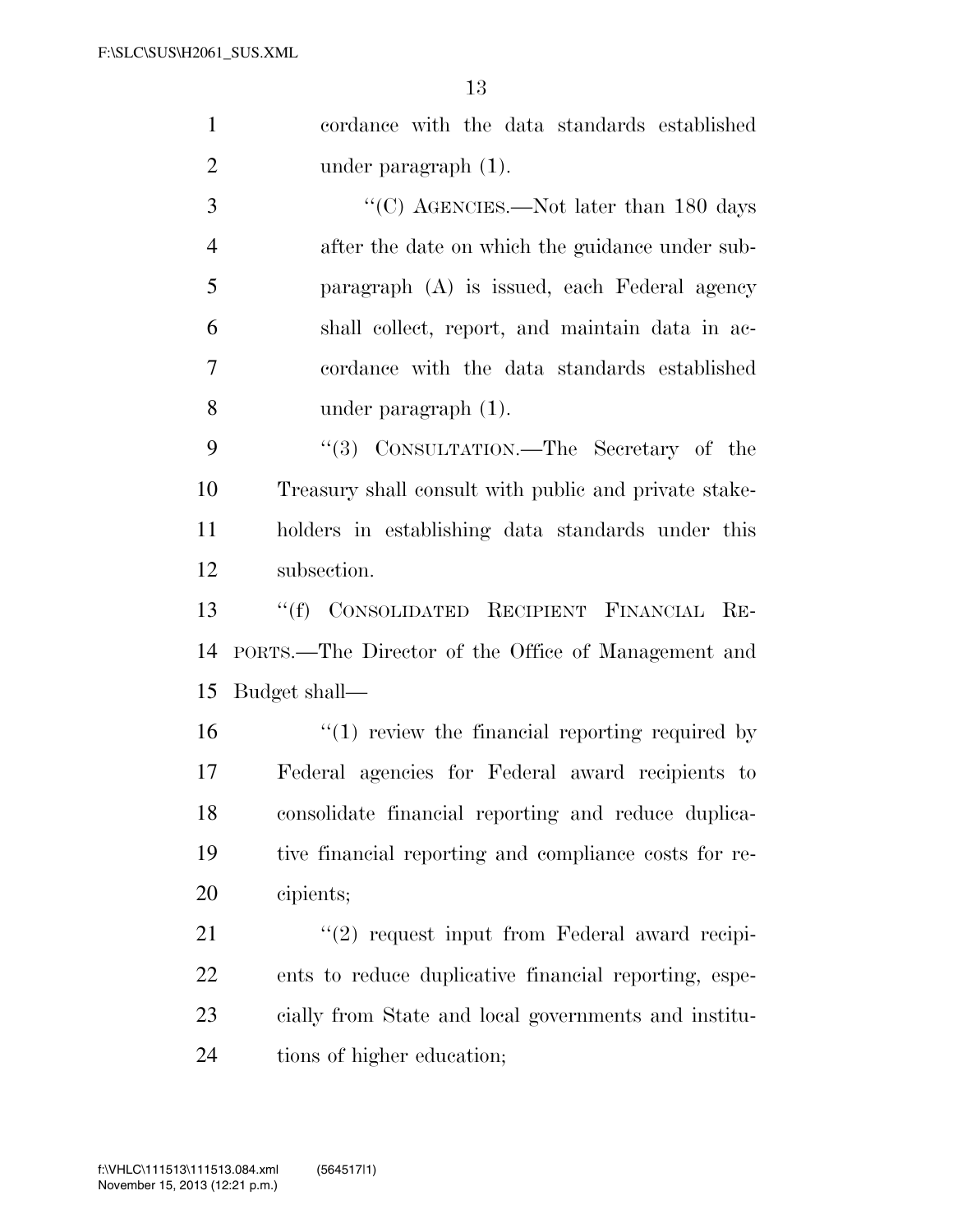1 ''(3) not later than 1 year after the date of en- actment of the Digital Accountability and Trans- parency Act of 2013, provide guidance to the heads of Federal agencies regarding how to simplify the re- porting requirements for Federal award recipients to consolidate financial reporting, reduce duplicative re- porting, and reduce compliance costs, as appro-priate; and

 ''(4) not later than 18 months after the date of enactment of the Digital Accountability and Trans- parency Act of 2013, submit to Congress a report regarding any legislative action required to consoli- date, streamline, or reduce the cost of reporting re-quirements for Federal award recipients.

15 "(g) ACCOUNTABILITY FOR FEDERAL FUNDING.—

16 "(1) IN GENERAL.—Not later than 1 year after the date of enactment of the Digital Accountability and Transparency Act of 2013, and every 2 years thereafter until the date that is 6 years after such date of enactment, the Inspector General of each Federal agency, in consultation with the Comptroller General of the United States, shall review a sam- pling of the data submitted under this Act by the agency, and shall submit to Congress and make pub-licly available a report on the completeness, timeli-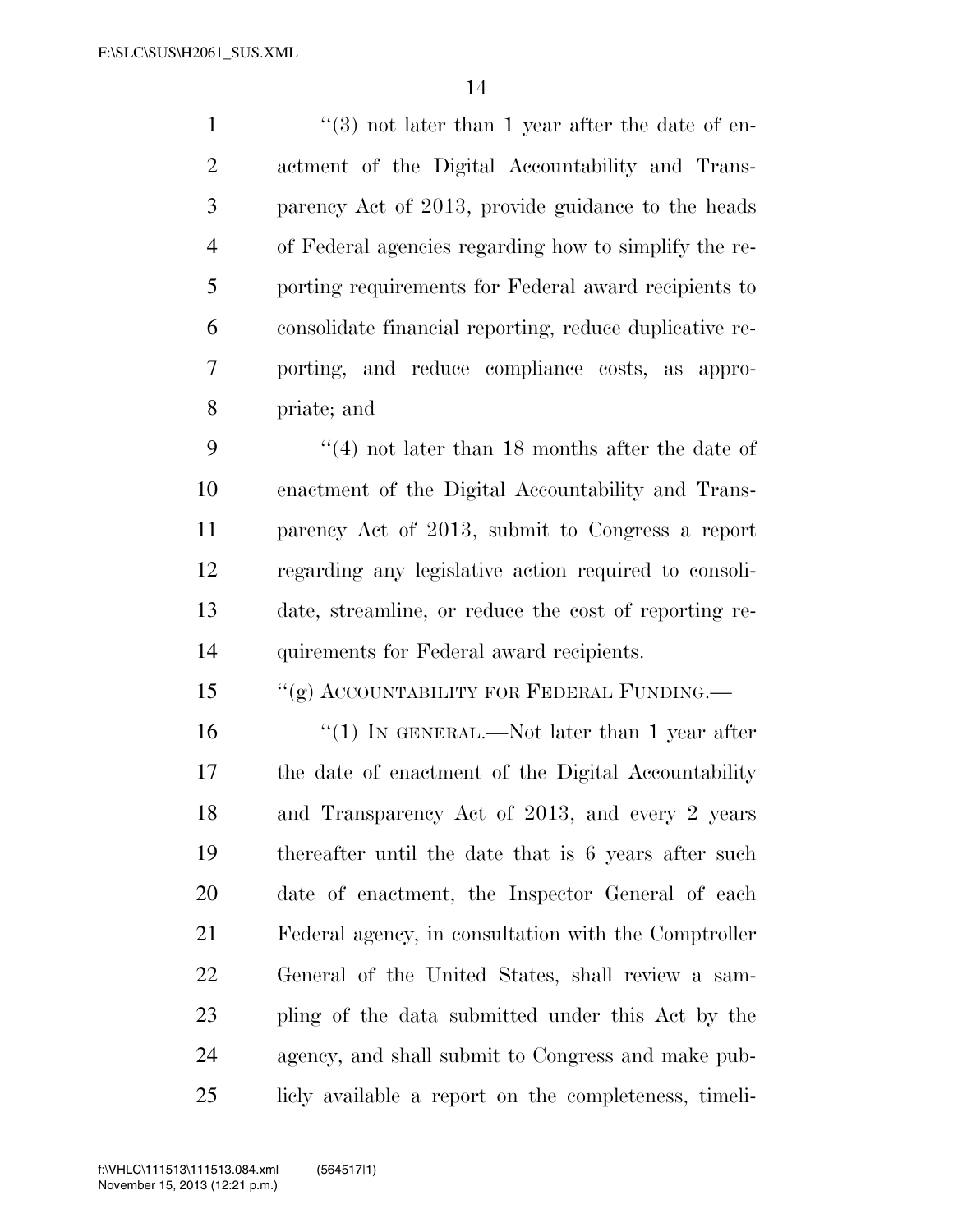ness, quality, and accuracy of the data sampled and the implementation and use of consistent data standards by the Federal agency.

4  $''(2)$  COMPTROLLER GENERAL.—

 $\mathfrak{S}$  ''(A) IN GENERAL.—Not later than 2 years after the date of enactment of the Digital Ac- countability and Transparency Act of 2013, and every 2 years thereafter until the date that is 6 years after such date of enactment, and after review of the reports submitted under para- graph (1), the Comptroller General of the United States shall submit to Congress and make publicly available a report on the com- pleteness, timeliness, quality, and accuracy of the data submitted under this Act by each Fed- eral agency and the implementation and use of consistent data standards by each Federal agency.

 ''(B) RANKING.—The Comptroller General of the United States shall make available a ranking of Federal agencies regarding data quality, accuracy, and compliance with this Act. ''(h) RECOVERY ACCOUNTABILITY AND TRANS-PARENCY BOARD.—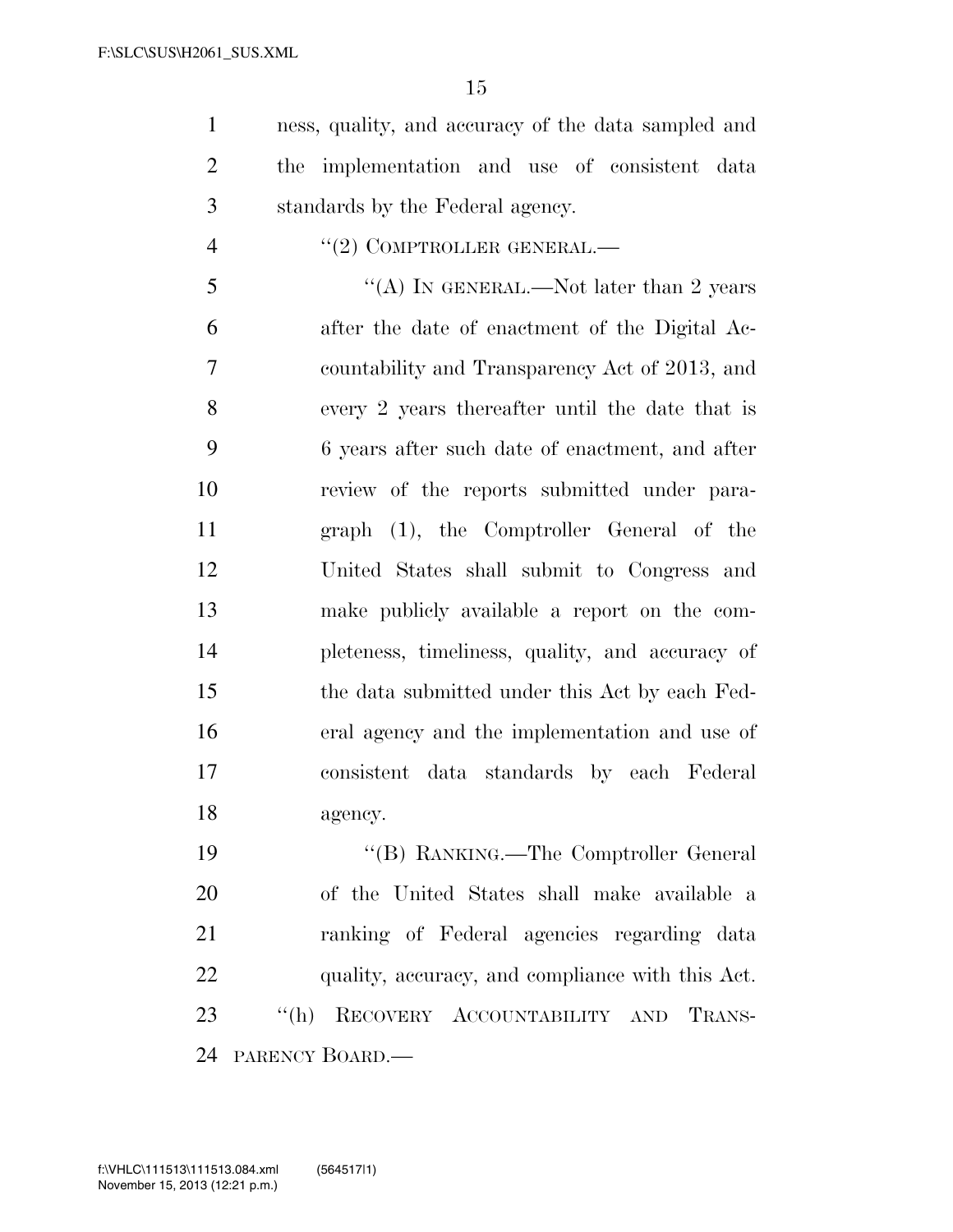1 "(1) RESOURCES AND MECHANISMS.—The Re- covery Accountability and Transparency Board shall develop and test information technology resources and oversight mechanisms to enhance the trans- parency of and detect and remediate waste, fraud, and abuse in Federal spending for Inspectors Gen-eral.

8 "(2) WEBSITE.—The Recovery Accountability and Transparency Board shall maintain a website informing the public of its activities to identify waste, fraud, and abuse and increase transparency of Federal funds to provide support for Inspectors General.

14 "(3) RECOVERY OPERATIONS CENTER.—The Recovery Accountability and Transparency Board shall establish and maintain a Recovery Operations Center as a government-wide Internet-based data ac- cess system to carry out the functions described in paragraph (4).

20 "(4) FUNCTIONS OF THE RECOVERY OPER- ATIONS CENTER.—The functions referred to in para-graph (3) are the following:

23 "(A) IN GENERAL.—The Recovery Oper-ations Center shall incorporate—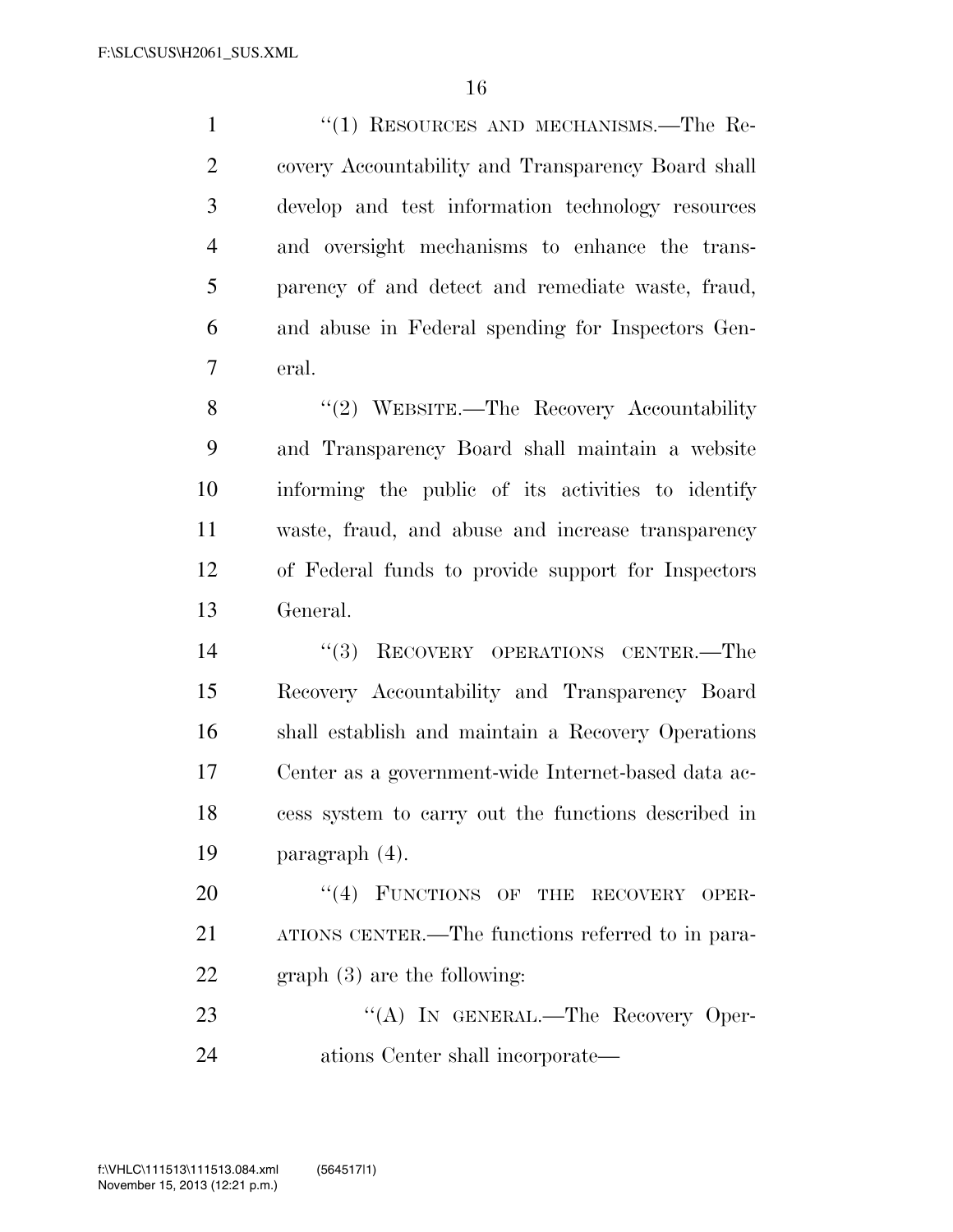| $\mathbf{1}$   | "(i) all information described in sub-                        |
|----------------|---------------------------------------------------------------|
| $\overline{2}$ | section $(b)(1);$                                             |
| 3              | "(ii) other information maintained by                         |
| $\overline{4}$ | Federal, State, local, and foreign govern-                    |
| 5              | ment agencies; and                                            |
| 6              | "(iii) other commercially and publicly                        |
| 7              | available information.                                        |
| 8              | "(B) SPECIFIC FUNCTIONS.—The Recovery                         |
| 9              | Operations Center shall be designed and oper-                 |
| 10             | ated to carry out the following functions:                    |
| 11             | "(i) Combine information described in                         |
| 12             | subsection $(b)(1)$ with other compilations                   |
| 13             | of information, including those listed in                     |
| 14             | subparagraph $(A)$ .                                          |
| 15             | "(ii) Permit agencies, in accordance                          |
| 16             | with applicable law, to detect and reme-                      |
| 17             | diate waste, fraud, and abuse.".                              |
| 18             | SEC. 4. PILOT PROGRAM TO EVALUATE CONSOLIDATED RE-            |
| 19             | <b>CIPIENT REPORTING.</b>                                     |
| 20             | (a) IN GENERAL.—Not later than 90 days after the              |
| 21             | date of enactment of this Act, the Recovery Accountability    |
| 22             | and Transparency Board, in consultation with the Sec-         |
| 23             | retary of the Treasury and the Director of the Office of      |
| 24             | Management and Budget, shall establish a pilot program        |
| 25             | relating to reporting by recipients of Federal funds (in this |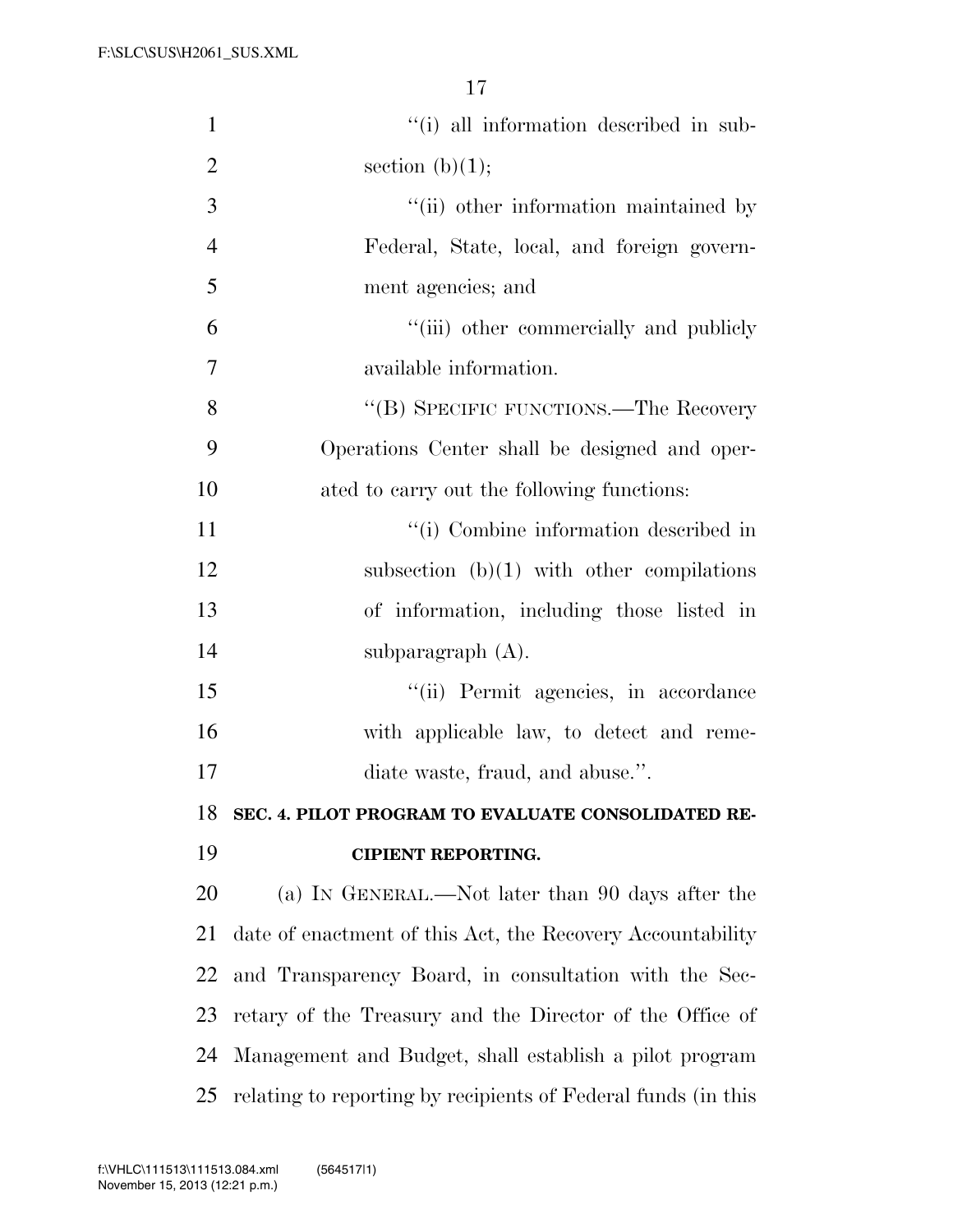section referred to as the ''pilot program'') for the purpose of increasing financial transparency to— (1) display the full cycle of Federal funds; (2) improve the accuracy of Federal financial data; and (3) develop recommendations for reducing re- porting required of recipients of Federal funds by consolidating and automating financial reporting re- quirements across the Federal Government. (b) REQUIREMENTS.—The pilot program shall— (1) include a combination of recipients of Fed- eral contracts, grants, and subawards, the aggregate value of which is not less than \$1,000,000,000; (2) include a diverse group of recipients of Fed- eral awards; and (3) to the extent practicable, include recipients that receive Federal awards from multiple programs across multiple agencies. (c) REPORTING AND EVALUATION REQUIRE- MENTS.—Each recipient of Federal funds participating in the pilot program shall submit to the Recovery Account- ability and Transparency Board reports on the finances of the selected Federal awards. (d) PUBLICATION OF INFORMATION.—All the infor-mation collected by the Recovery Accountability and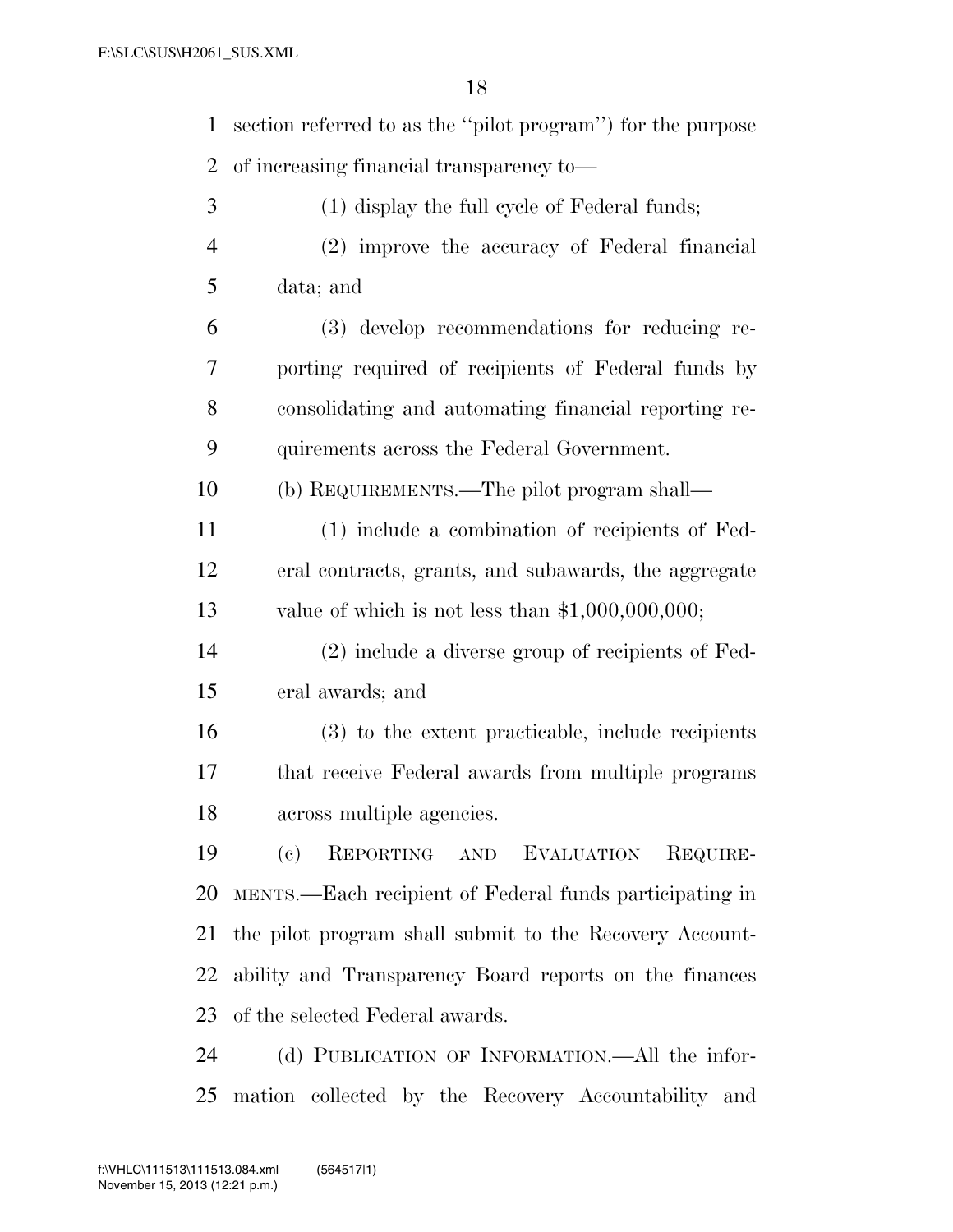Transparency Board under the pilot program shall be made publicly available and searchable on the website es- tablished under section 2 of the Federal Funding Account- ability and Transparency Act of 2006 (31 U.S.C. 6101 note).

 (e) TERMINATION.—The pilot program shall termi- nate on the date that is 3 years after the date on which the Recovery Accountability and Transparency Board es-tablishes the pilot program.

 (f) REPORT.—Not later than 90 days after the date on which the pilot program terminates under subsection (e), the Recovery Accountability and Transparency Board shall submit to the Office of Management and Budget, the Committee on Homeland Security and Governmental Af- fairs of the Senate, and the Committee on Oversight and Government Reform of the House of Representatives a re-port on the pilot program, which shall include—

 (1) a description of financial data collected under the pilot program, the accuracy of the data provided, and the cost to collect the data from re-cipients; and

(2) recommendations for—

 (A) consolidating some or all aspects of Federal financial reporting to reduce the costs to recipients of Federal funds;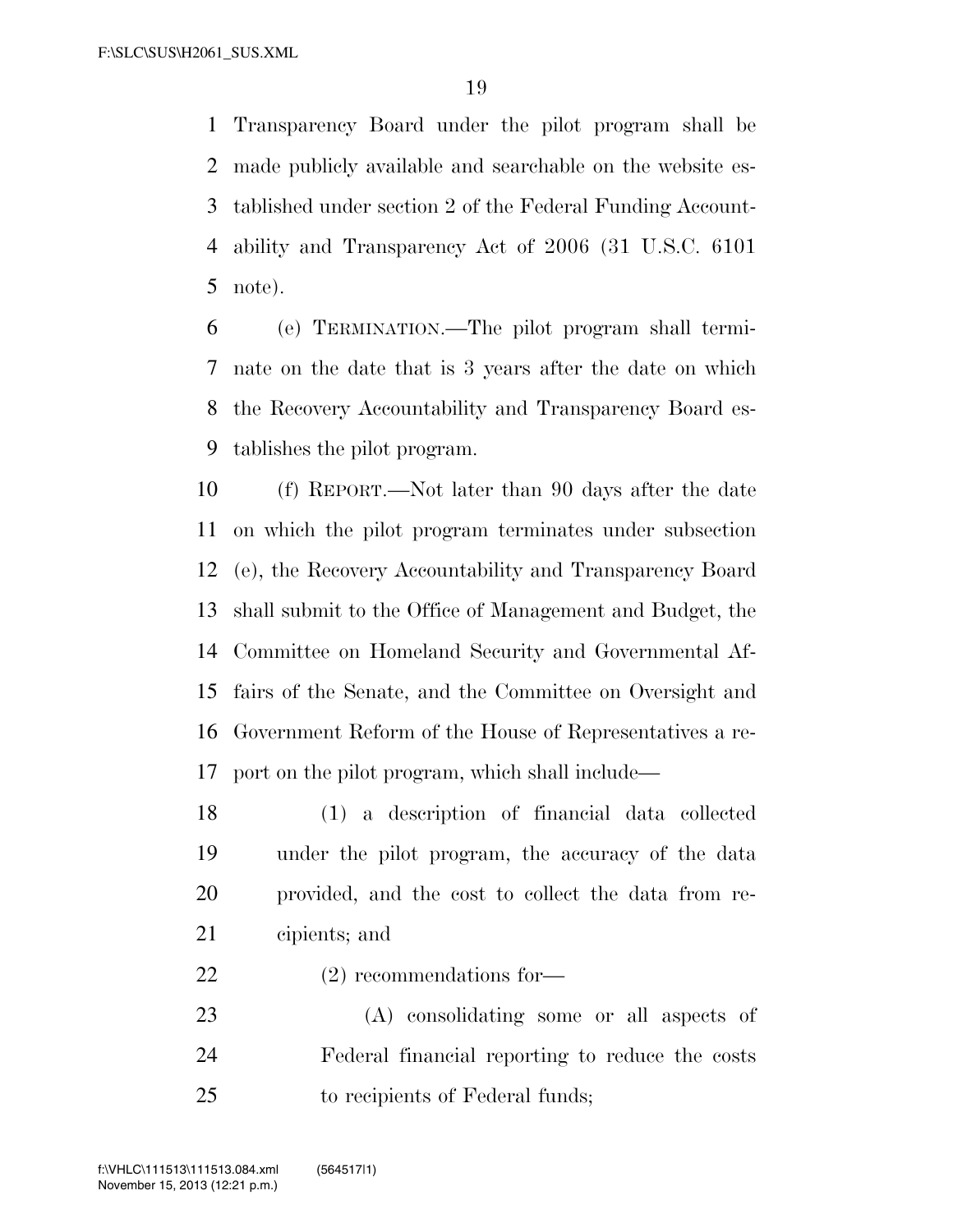(B) automating some or all aspects of Fed- eral financial reporting to increase efficiency and reduce the costs to recipients of Federal funds; and

(C) improving financial transparency.

 (g) GOVERNMENT-WIDE IMPLEMENTATION.—Not later than 90 days after the date on which the Office of Management and Budget receives the report required by subsection (f), the Director of the Office of Management and Budget shall determine whether to authorize the Re- covery Accountability and Transparency Board to extend the recipient reporting requirements of the pilot program to all Federal funds. The Recovery Accountability and Transparency Board shall begin requiring Government- wide recipient reporting at the start of the fiscal year that commences after the fiscal year during which such author- ization is granted, and under such terms and conditions that the Board shall determine, in consultation with the Director.

## **SEC. 5. CLASSIFIED AND PROTECTED INFORMATION.**

 Section 3 of the Federal Funding Accountability and Transparency Act of 2006 (31 U.S.C. 6101 note) is amended to read as follows: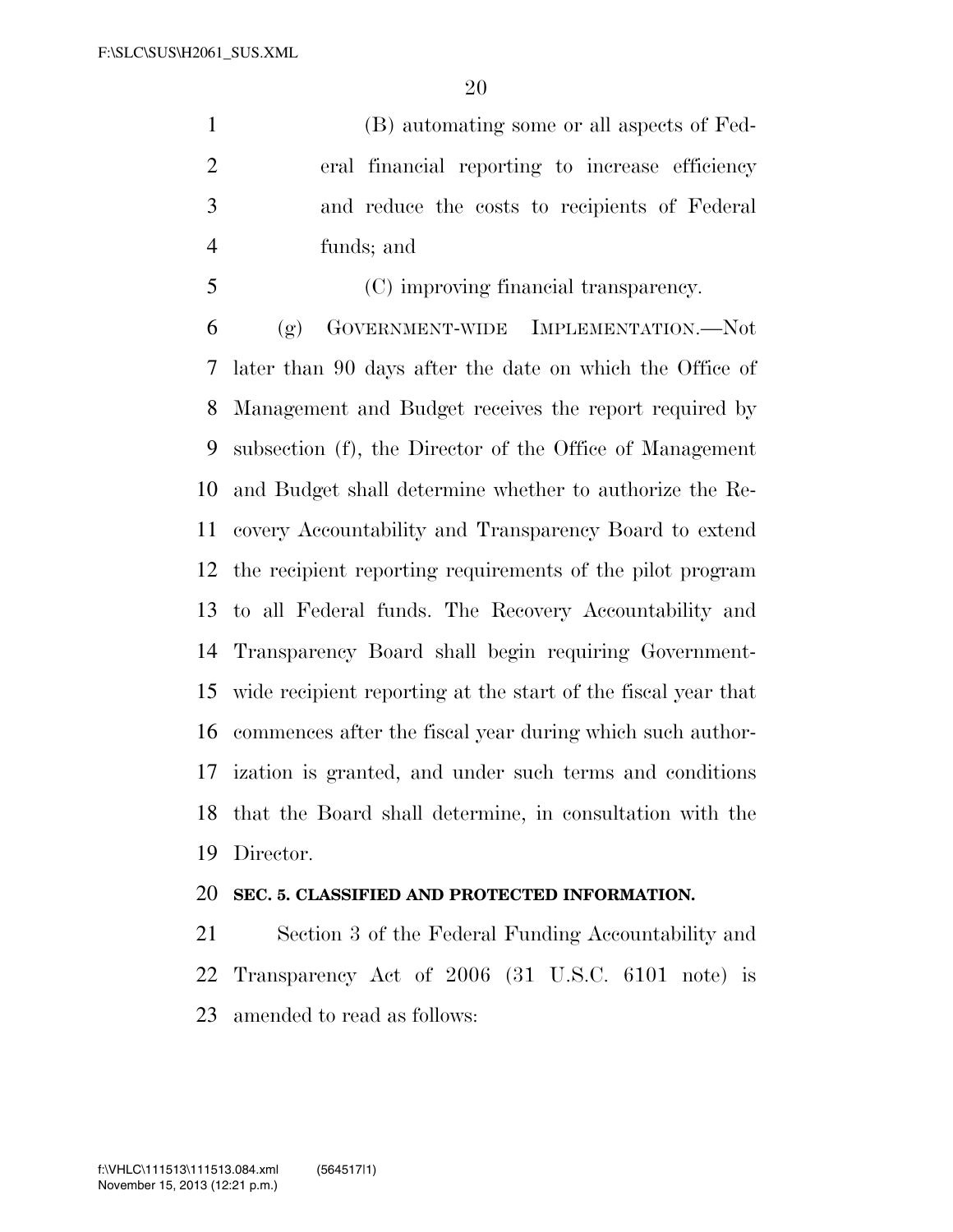### **''SEC. 3. CLASSIFIED AND PROTECTED INFORMATION.**

 ''Nothing in this Act shall require the disclosure to the public or to any person without an identifiable need to know—

5  $\frac{1}{1}$  information protected under section 552 of title 5, United States Code (commonly known as the 'Freedom of Information Act'); or

8 "(2) information protected under section 552a of title 5, United States Code (commonly known as the 'Privacy Act of 1974'), or section 6103 of the 11 Internal Revenue Code of 1986.".

# **SEC. 6. AMERICAN RECOVERY AND REINVESTMENT ACT OF 2009 AMENDMENTS.**

Division A of Public Law 111–5 is amended—

 (1) in section 1501 of title XV, by striking paragraph (4) and inserting the following:

17 ''(4) COVERED FUNDS.—The term 'covered funds'—

19 ''(A) except as provided in subparagraph (B), means any funds that are expended or ob-21 ligated from appropriations made under this Act; and

23 "'(B) for purposes of sections 1522 and 1524, means funds that are expended or obli- gated by an agency from appropriations made 26 under this or any other Act.";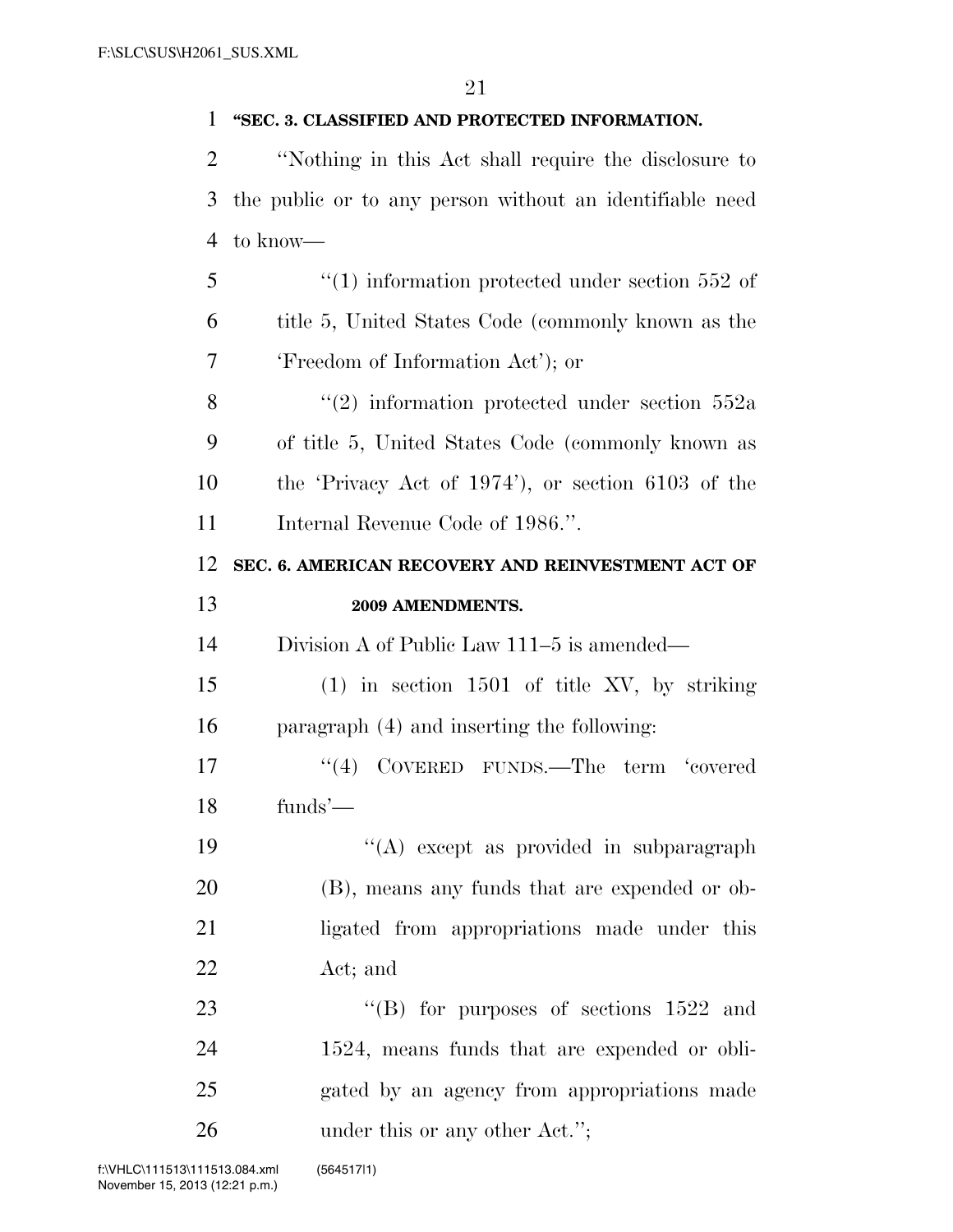| $\mathbf{1}$   | $(2)$ in section 1512 of title XV, by adding at    |
|----------------|----------------------------------------------------|
| $\overline{2}$ | the end the following:                             |
| 3              | "(i) EXPIRATION.—The requirements in this section  |
| 4              | shall expire on December 30, 2013.";               |
| 5              | $(3)$ in section 1523 of title XV, by adding at    |
| 6              | the end the following:                             |
| 7              | "(d) EXPIRATION.—The requirements in this section  |
| 8              | shall expire on December 30, 2013.";               |
| 9              | $(4)$ in section 1526 of title XV, by adding at    |
| 10             | the end the following:                             |
| 11             | "(e) EXPIRATION.—The requirements in this section  |
| 12             | shall expire on December 30, 2013."; and           |
| 13             | $(5)$ in section 1530 of title XV, by striking     |
| 14             | "September 30, 2013." and inserting "September"    |
| 15             | 30, 2017."                                         |
| 16             | SEC. 7. DISASTER RELIEF APPROPRIATIONS ACT OF 2013 |
| 17             | <b>AMENDMENTS.</b>                                 |
| 18             | Division A of Public Law 113–2 is amended in sec-  |
| 19             | tion $904(d)$ —                                    |
| 20             | $(1)$ by striking "for purposes related to the im- |
| 21             | pact of Hurricane Sandy";                          |
| 22             | (2) by striking "related to the impact of Hurri-   |
| 23             | cane Sandy" after "receiving appropriations"; and  |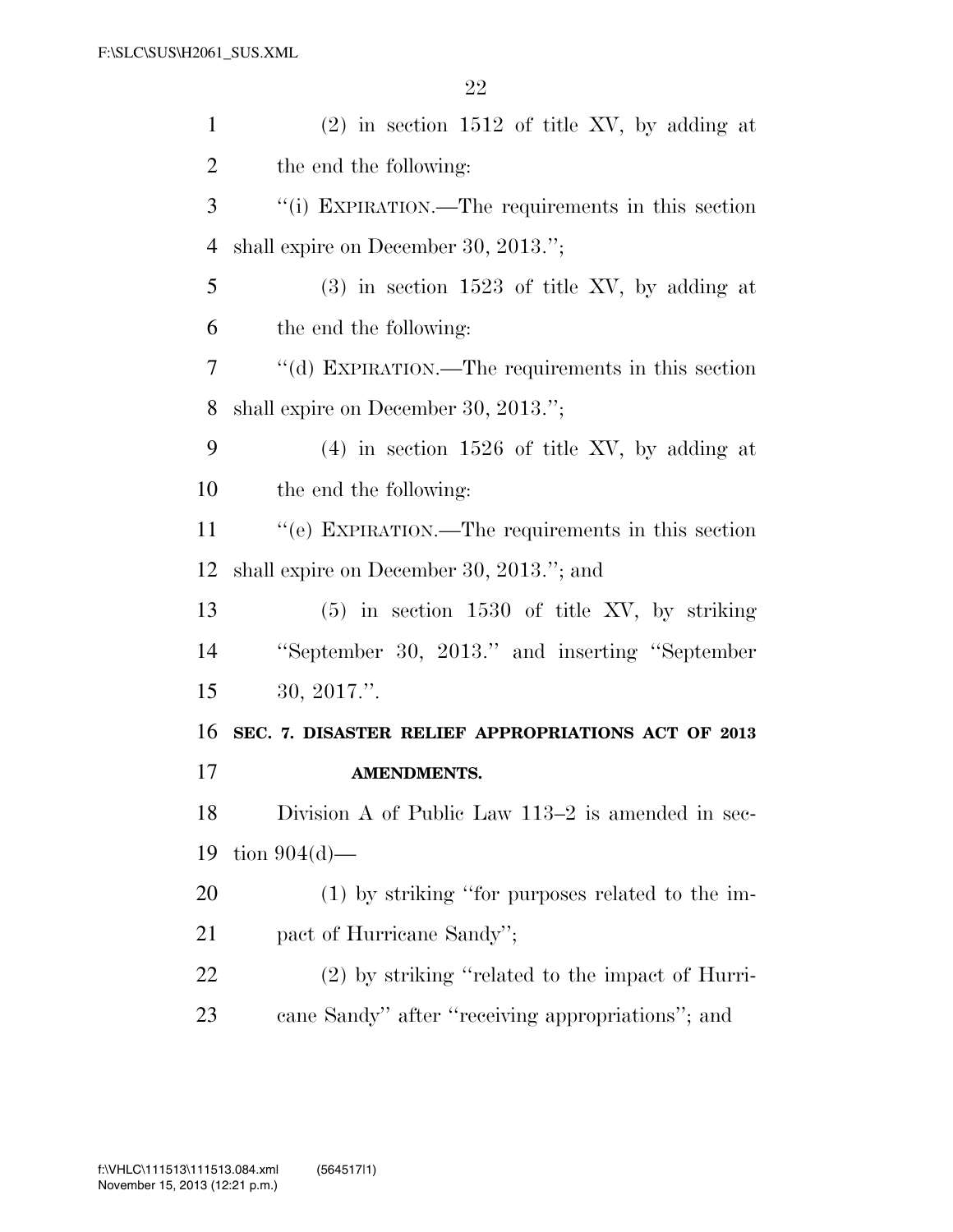(3) by striking ''related to funds appropriated for the impact of Hurricane Sandy'' after ''on its ac- tivities''. **SEC. 8. EXECUTIVE AGENCY ACCOUNTING AND OTHER FI- NANCIAL MANAGEMENT REPORTS AND PLANS.**  Section 3512(a) of title 31, United States Code, is amended— (1) in paragraph (1), by inserting ''and make available on the website described under section 1122 of this title'' after ''appropriate committees of the Congress''; 13 (2) in paragraph  $(3)(B)(vi)$ , by inserting ", sys- tem development, financial management workforce development, related risk assessment and mitigation 16 for the Federal Government as a whole, related risk assessment and mitigation for executive agencies, development of capacity to prevent and detect fraud,'' after ''equipment acquisitions''; and (3) in paragraph (4), by adding at the end the following:  $\bullet$  "(C) Not later than 90 days after the date of enact-ment of the Digital Accountability and Transparency Act

of 2013, and every 90 days thereafter, the Director shall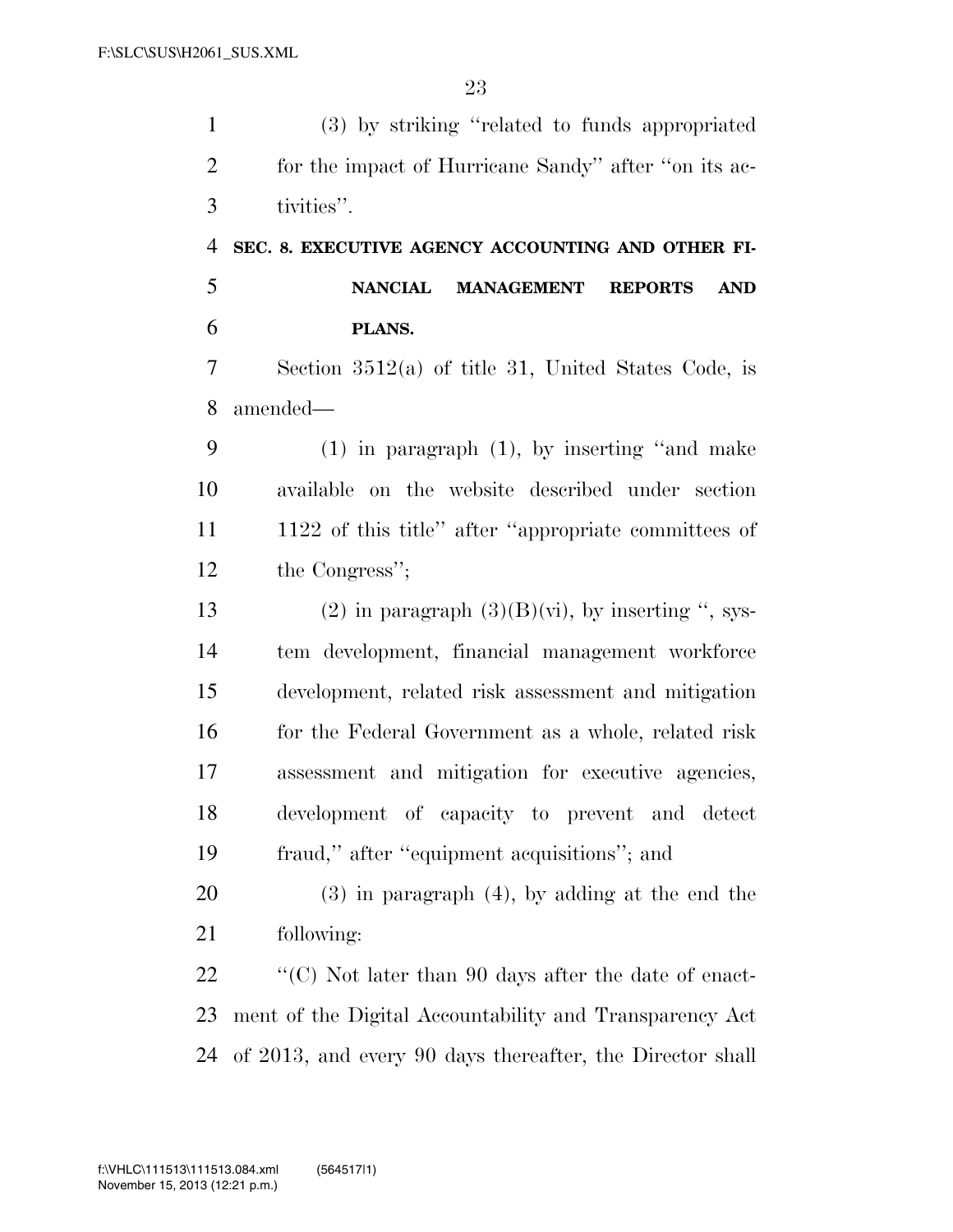make available on the website described under section 1122 of this title a report regarding—

 ''(i) specific goals for the most recent full fiscal year, the fiscal year during which the report is sub- mitted, and the fiscal year following the year during which the report is submitted that are necessary steps toward implementing the Federal Funding Ac- countability and Transparency Act of 2006 (31 U.S.C. 6101 note) fully and in an effective, efficient, and accurate manner; and

11 ''(ii) the status and progress achieved toward each goal described in clause (i), including any changes to the cost, schedule, or performance base- lines of achieving each goal, using earned value man-agement where appropriate.''.

**SEC. 9. LIMITS AND TRANSPARENCY FOR CONFERENCE** 

**AND TRAVEL SPENDING.** 

 (a) AMENDMENT.—Chapter 57 of title 5, United States Code, is amended by inserting after section 5711 the following:

 **''§ 5712. Limits and transparency for conference and travel spending** 

23 "(a) CONFERENCE TRANSPARENCY AND SPENDING LIMITS.—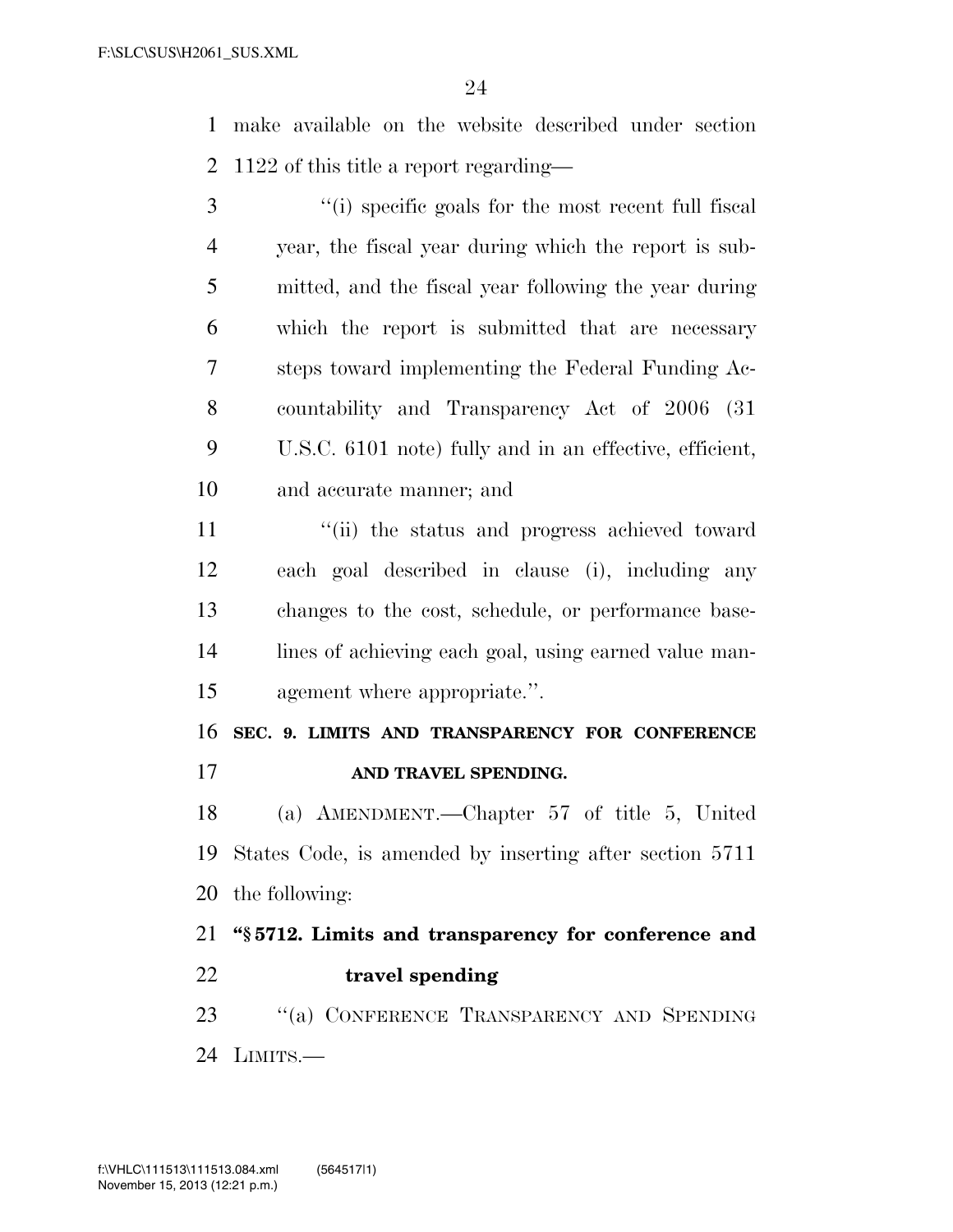| $\mathbf{1}$   | $``(1)$ PUBLIC AVAILABILITY OF CONFERENCE            |
|----------------|------------------------------------------------------|
| $\overline{2}$ | MATERIALS.—Each agency shall post on the public      |
| 3              | website of that agency detailed information on any   |
| $\overline{4}$ | presentation made by any employee of that agency     |
| 5              | at a conference (except to the extent the head of an |
| 6              | agency excludes such information for reasons of na-  |
| 7              | tional security or information described under sec-  |
| 8              | tion $552(b)$ ) including—                           |
| 9              | $\lq\lq$ the prepared text of any verbal pres-       |
| 10             | entation made; and                                   |
| 11             | "(B) any visual, digital, video, or audio            |
| 12             | materials presented, including photographs,          |
| 13             | slides, and audio-visual recordings.                 |
| 14             | "(2) LIMITS ON AMOUNT EXPENDED ON A CON-             |
| 15             | FERENCE.                                             |
| 16             | "(A) IN GENERAL.—Except as provided                  |
| 17             | under subparagraph (B), an agency may not            |
| 18             | expend more than $$500,000$ to support a single      |
| 19             | conference.                                          |
| 20             | "(B) EXCEPTION.—The head of an agency                |
| 21             | may waive the limitation under subparagraph          |
| 22             | $(A)$ for a specific conference after making a de-   |
| 23             | termination that the expenditure is justified as     |
| 24             | the most cost-effective option to achieve a com-     |
| 25             | pelling purpose. The head of an agency shall         |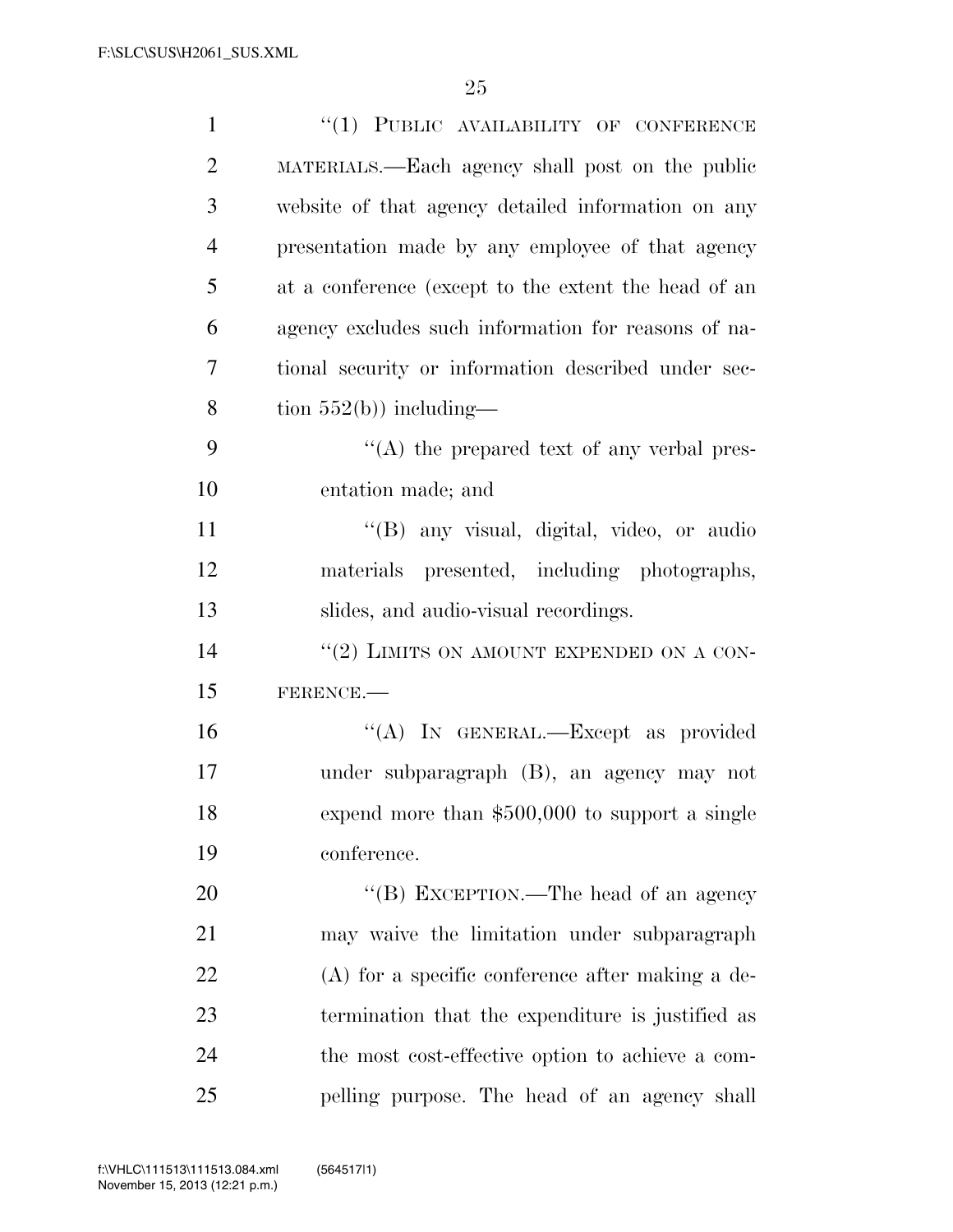submit to the appropriate congressional com- mittees a report on any waiver granted under this subparagraph, including the justification for such waiver.

5 "'(C) RULE OF CONSTRUCTION.—Nothing in this paragraph shall be construed to preclude an agency from receiving financial support or other assistance from a private entity to pay or defray the costs of a conference the total cost of which exceeds \$500,000.

 ''(b) INTERNATIONAL CONFERENCE RULE.—An agency may not pay the travel expenses for more than 50 employees of that agency who are stationed in the United States, for any international conference, unless the Sec- retary of State determines that attendance for such em- ployees is in the national interest, or the head of the agen- cy determines that attendance for such employees is crit- ical to the agency's mission. The Secretary of State and the head of an agency shall submit to the appropriate con- gressional committees a report on any waiver granted under this subsection, including the justification for such waiver.

23 " (c) REPORTING ON TRAVEL AND CONFERENCE EX- PENSES REQUIRED.—At the beginning of each quarter of each fiscal year, each agency shall post on the public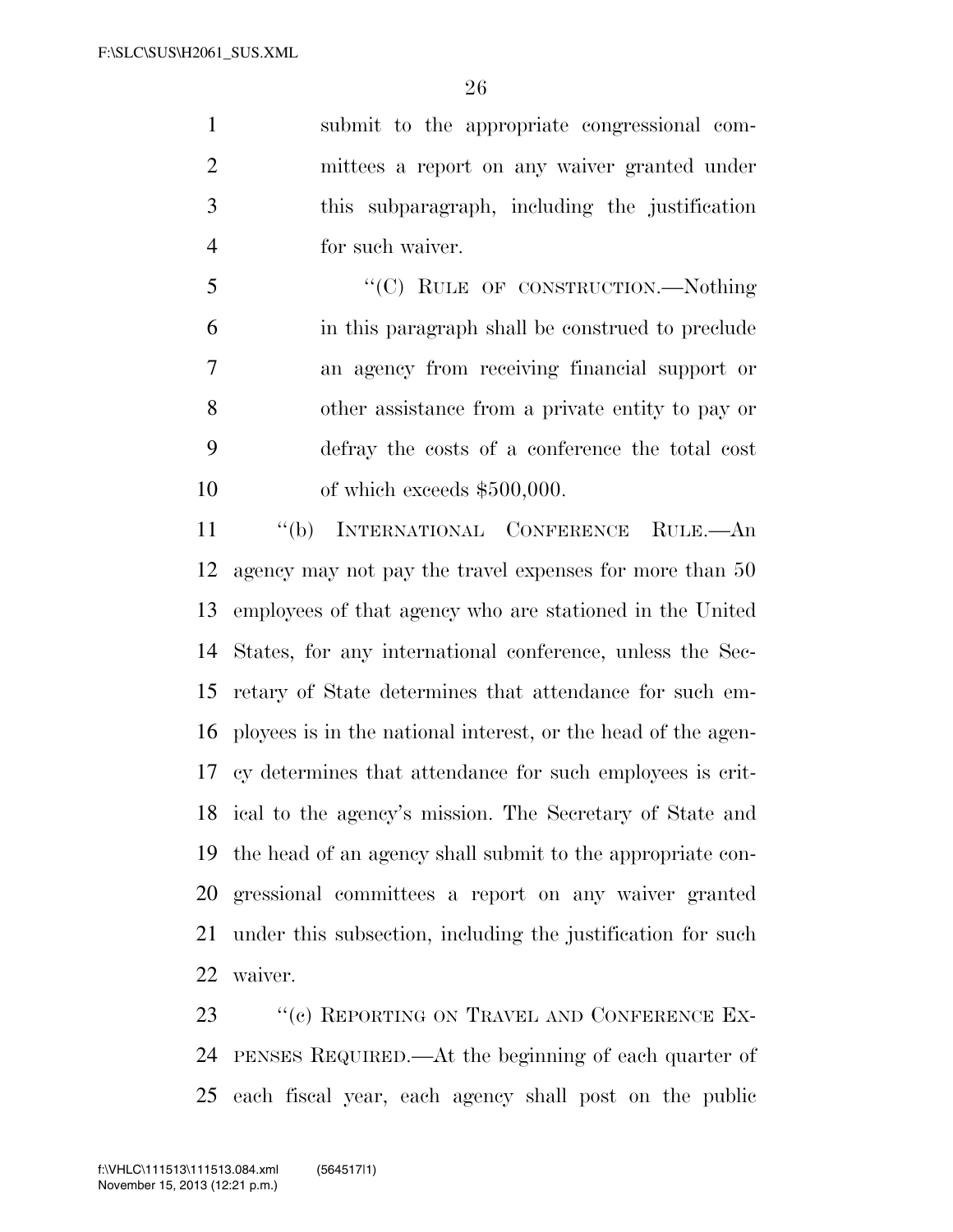|                | 1 website of that agency a report on each conference that     |
|----------------|---------------------------------------------------------------|
| 2              | costs more than \$10,000 for which the agency paid travel     |
| 3              | expenses during the preceding 3 months that includes—         |
| $\overline{4}$ | $\lq(1)$ the itemized expenses paid by the agency,            |
| 5              | including travel, lodging, and meal expenses, and             |
| 6              | any other agency expenditures to otherwise support            |
| 7              | the conference;                                               |
| 8              | $\lq(2)$ the primary sponsor of the conference;               |
| 9              | $\lq(3)$ the location of the conference;                      |
| 10             | $\lq(4)$ the date of the conference;                          |
| 11             | $\cdot\cdot$ (5) a brief explanation of how the participa-    |
| 12             | tion of employees from such agency at the con-                |
| 13             | ference advanced the mission of the agency;                   |
| 14             | $\cdot\cdot$ (6) the title of any employee, or any individual |
| 15             | who is not a Federal employee, whose travel ex-               |
| 16             | penses or other conference expenses were paid by the          |
| 17             | agency;                                                       |
| 18             | $\lq(7)$ the total number of individuals whose trav-          |
| 19             | el expenses or other conference expenses were paid            |
| 20             | by the agency; and                                            |
| 21             | $\cdot\cdot$ (8) in the case of a conference for which that   |
| 22             | agency was the primary sponsor, a statement that—             |
| 23             | "(A) describes the cost to the agency of se-                  |
| 24             | lecting the specific conference venue;                        |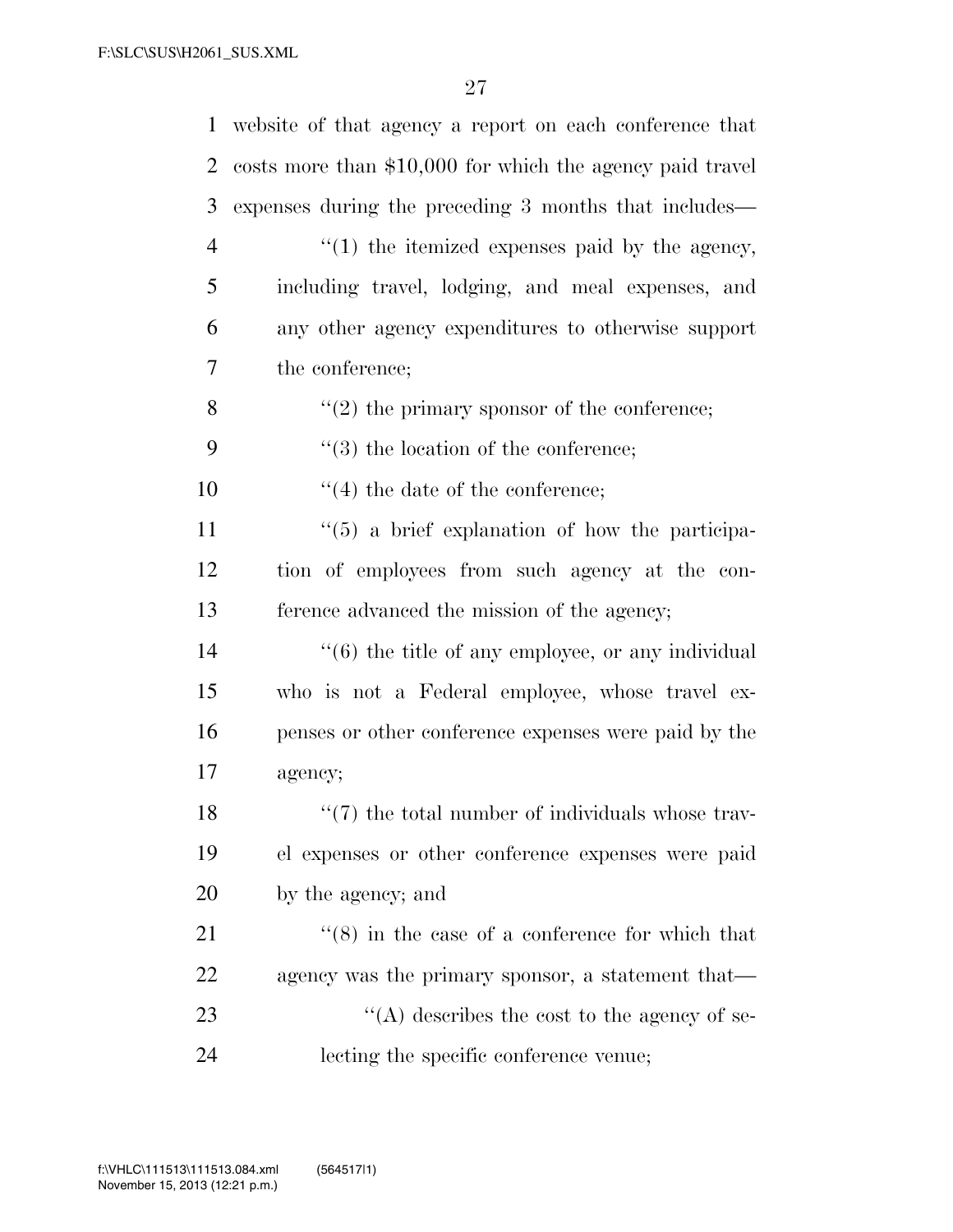| $\mathbf{1}$   | $\lq\lq (B)$ describes why the location was se-           |
|----------------|-----------------------------------------------------------|
| $\overline{2}$ | lected, including a justification for such selec-         |
| 3              | tion;                                                     |
| $\overline{4}$ | $\lq\lq$ demonstrates the cost efficiency of              |
| 5              | the location;                                             |
| 6              | $\lq\lq$ provides a cost benefit analysis of              |
| $\overline{7}$ | holding a conference rather than conducting a             |
| 8              | teleconference; and                                       |
| 9              | $\lq\lq(E)$ describes any financial support or            |
| 10             | other assistance from a private entity used to            |
| 11             | pay or defray the costs of the conference, and            |
| 12             | for each case where such support or assistance            |
| 13             | was used, the head of the agency shall include            |
| 14             | a certification that there is no conflict of inter-       |
| 15             | est resulting from such support or assistance.            |
| 16             | "(d) FORMAT AND PUBLICATION OF REPORTS.-                  |
| 17             | Each report posted on the public website under subsection |
| 18             | $(e)$ shall—                                              |
| 19             | $(1)$ be in a searchable electronic format; and           |
| 20             | $(2)$ remain on that website for at least 5 years         |
| 21             | after the date of posting.                                |
| 22             | "(e) DEFINITIONS.—In this section:                        |
| 23             | "(1) $\text{AGENCY.}$ —The term 'agency' has the          |
| 24             | meaning given that term under section 5701, but           |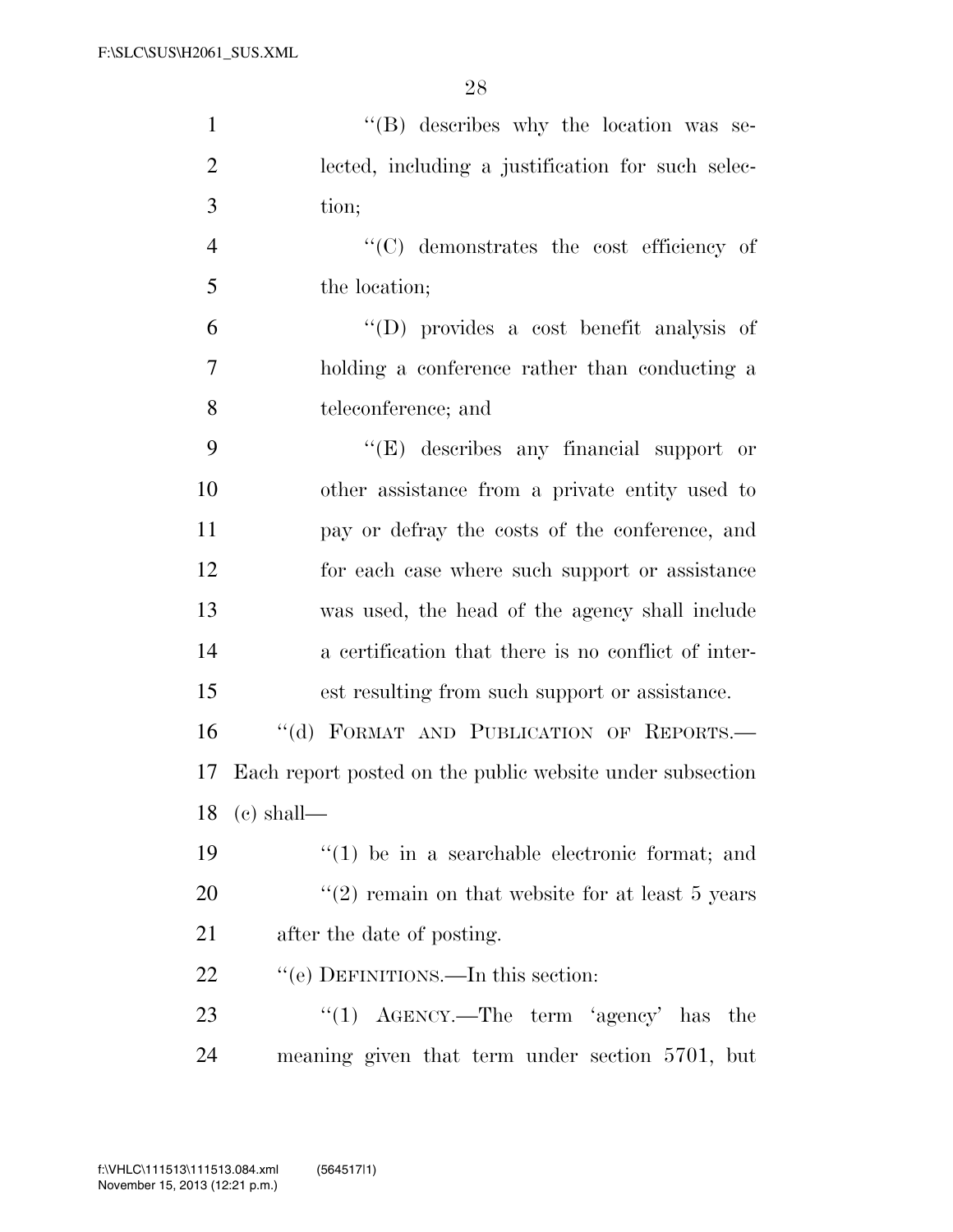| $\mathbf{1}$   | does not include the government of the District of                   |
|----------------|----------------------------------------------------------------------|
| $\overline{2}$ | Columbia.                                                            |
| 3              | $(2)$ CONFERENCE.—The term 'conference'                              |
| $\overline{4}$ | means a meeting, retreat, seminar, symposium, or                     |
| 5              | event that—                                                          |
| 6              | $\lq\lq$ is held for consultation, education,                        |
| 7              | discussion, or training; and                                         |
| 8              | $\lq\lq (B)$ is not held entirely at a Government                    |
| 9              | facility.                                                            |
| 10             | "(3) INTERNATIONAL CONFERENCE.—The term                              |
| 11             | 'international conference' means a conference occur-                 |
| 12             | ring outside the United States attended by rep-                      |
| 13             | resentatives of-                                                     |
| 14             | "(A) the Government of the United States;                            |
| 15             | and                                                                  |
| 16             | "(B) any foreign government, international                           |
| 17             | organization, or foreign nongovernmental orga-                       |
| 18             | nization.".                                                          |
| 19             | (b) TECHNICAL AND CONFORMING AMENDMENT.                              |
| 20             | The table of sections for chapter 57 of title 5, United              |
| 21             | States Code, is amended by inserting after the item relat-           |
| 22             | ing to section 5711 the following:                                   |
|                | "5712. Limits and transparency for conference and travel spending.". |
| 23             | (c) ANNUAL TRAVEL EXPENSE LIMITS.—                                   |
| 24             | $(1)$ In GENERAL.—In the case of each of fiscal                      |
| 25             | years 2014 through 2018, an agency (as defined                       |
|                |                                                                      |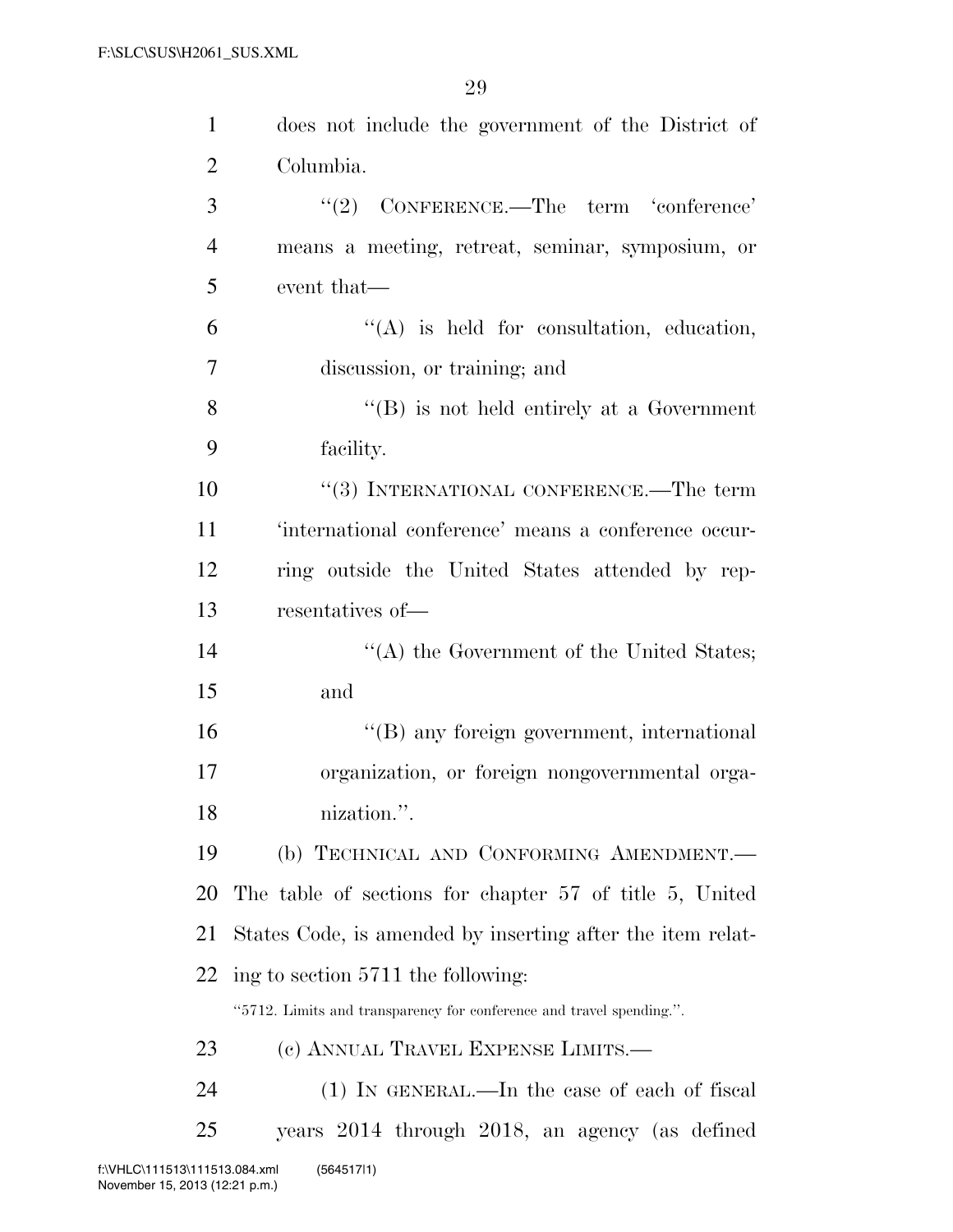1 under section 5712(e) of title 5, United States Code, as added by subsection (a)) may not make, or obli- gate to make, expenditures for travel expenses, in an aggregate amount greater than 70 percent of the ag- gregate amount of such expenses for fiscal year 2010.

 (2) EXEMPTIONS.—The agency may exclude certain travel expenses from the limitation under paragraph (1) only if the agency head determines that inclusion of such expenses would undermine na- tional security, international diplomacy, health and safety inspections, law enforcement, or site visits re-quired for oversight or investigatory purposes.

 (3) REPORT TO CONGRESS.—In each of fiscal years 2014 through 2018, the head of each agency shall submit to the Committee on Oversight and Government Reform of the House of Representatives and the Committee on Homeland Security and Gov- ernmental Affairs of the Senate a report con-taining—

 (A) the justification for any expenses ex- cluded (under paragraph (2)) from the limita-23 tion under paragraph (1); and

 (B) the positive or negative impacts, if any, of the limitation under paragraph (1) on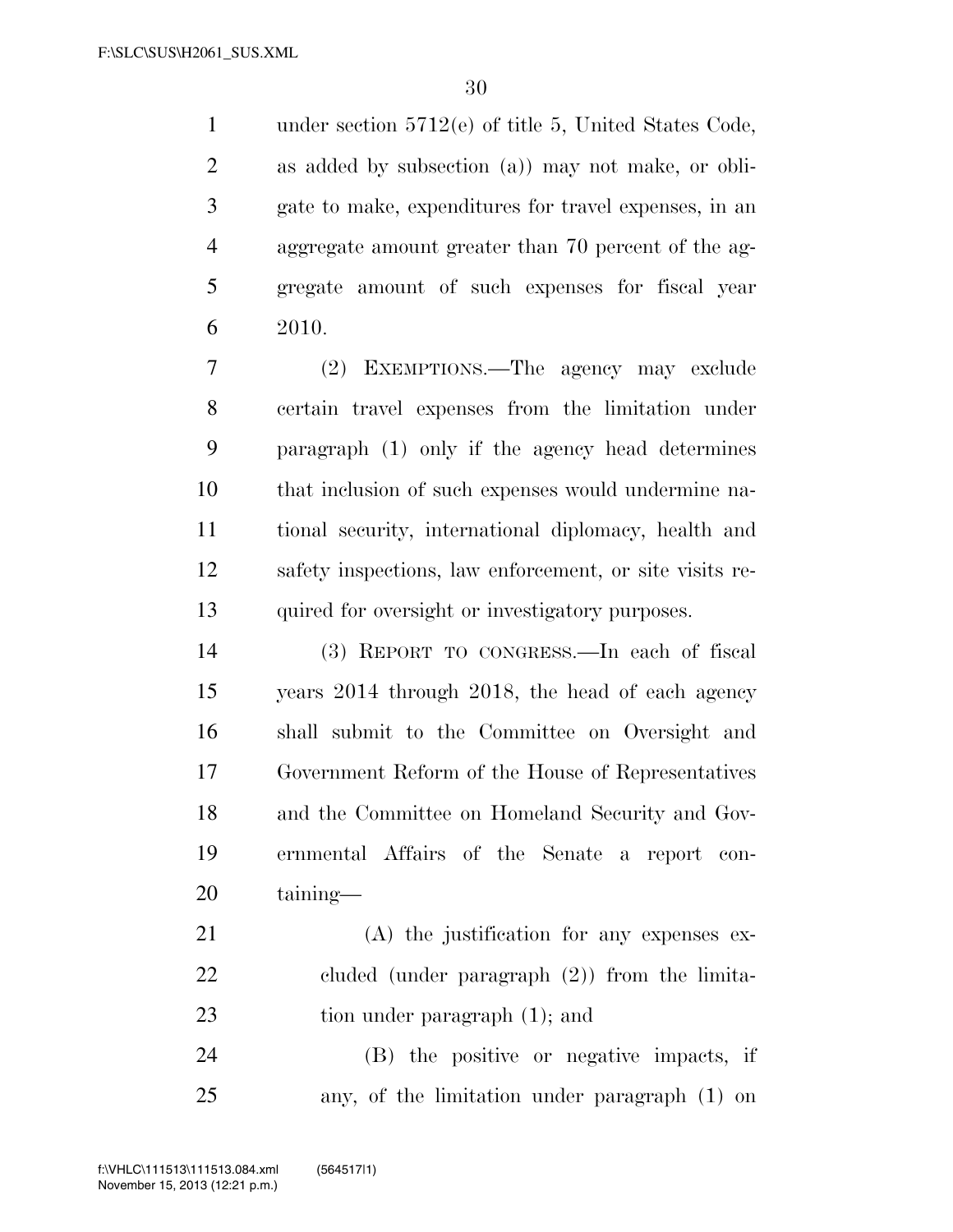$\sim$ 

|                | 31                                                |
|----------------|---------------------------------------------------|
| $\mathbf{1}$   | the agency's mission, cost-effectiveness, effi-   |
| $\overline{2}$ | ciency, and ability to perform core functions.    |
| 3              | (4) IDENTIFICATION OF TRAVEL EXPENSES.            |
| $\overline{4}$ | (A) RESPONSIBILITIES.—Not later than              |
| 5              | January 1, 2014, and after consultation with      |
| 6              | the Administrator of General Services and the     |
| $\tau$         | Director of the Administrative Office of the      |
| 8              | United States Courts, the Director of the Office  |
| 9              | of Management and Budget shall establish          |
| 10             | guidelines for the determination of what ex-      |
| 11             | penses constitute travel expenses for purposes    |
| 12             | of this subsection. The guidelines shall identify |
| 13             | specific expenses, and classes of expenses, that  |
| 14             | are to be treated as travel expenses.             |
| 15             | (B) EXEMPTION FOR MILITARY TRAVEL.—               |
| 16             | The guidelines required under subparagraph        |
| 17             | (A) shall exclude military travel expenses in de- |
| 18             | termining what expenses constitute travel ex-     |
| 19             | penses. Military travel expenses shall include    |
| 20             | travel expenses involving military combat, the    |

training or deployment of uniformed military

personnel, and such other travel expenses as de-

termined by the Director of the Office of Man-

agement and Budget, in consultation with the

Administrator of General Services and the Di-